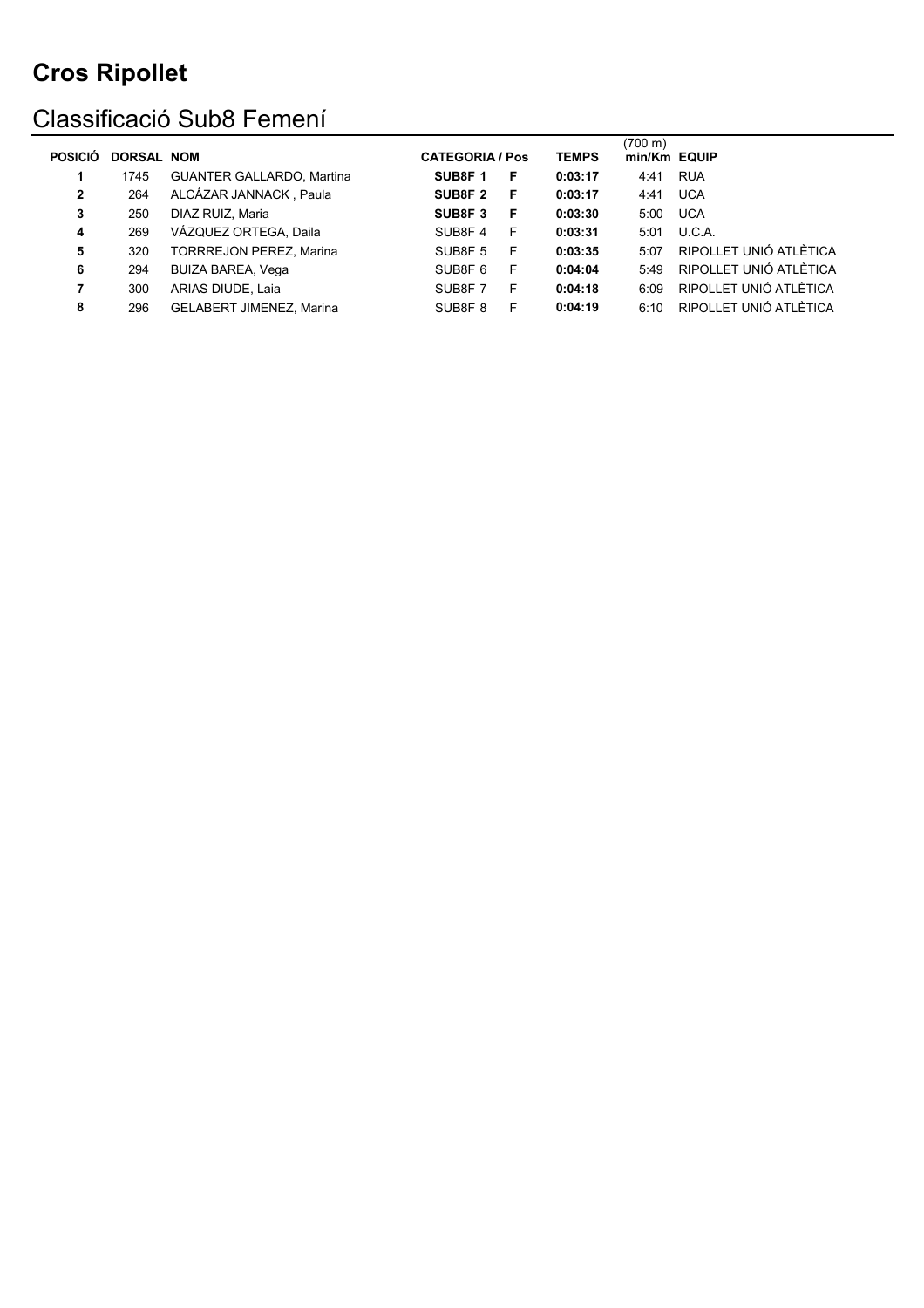### Classificació Sub8 Masculí

| <b>POSICIÓ</b> | <b>DORSAL NOM</b> |                             | <b>CATEGORIA / Pos</b> | <b>TEMPS</b> | (500 m)<br>min/Km EQUIP |                               |
|----------------|-------------------|-----------------------------|------------------------|--------------|-------------------------|-------------------------------|
| 1.             | 319               | NOGUERA FUSTE, Roger        | SUB8M 1                | 0:02:56      | 5:52                    | RIPOLLET UNIÓ ATLÈTICA        |
| $\mathbf{2}$   | 164               | DE LA BARRERA SÁNCHEZ, Àlex | SUB8M <sub>2</sub>     | 0:03:00      | 6:00                    | <b>G.A.LLUÏSOS MATARÓ</b>     |
| 3              | 383               | FAURA GALCERAN, Guillem     | SUB8M 3                | 0:03:01      | 6:02                    | UNIÓ ATLÈTICA RUBÍ            |
| 4              | 1775              | IBAÑEZ SEGUI, PABLO         | SUB8M 4                | 0:03:03      | 6:06                    | <b>CA CASTELLAR</b>           |
| 5              | 426               | <b>GARRIDO GARCIA, Pau</b>  | SUB8M 5                | 0:03:16      | 6:32                    | <b>MARTORELL ATLETIC CLUB</b> |
| 6              | 318               | PERALES RIBO, Pol           | SUB8M 6                | 0:03:17      | 6:34                    | RIPOLLET UNIÓ ATLÈTICA        |
| $\overline{7}$ | 1777              | MOYA FERNANDEZ, JORDI       | SUB8M 7                | 0:03:19      | 6:38                    | <b>CA CASTELLAR</b>           |
| 8              | 1776              | LOPEZ ALONSO, RAUL          | SUB8M 8                | 0:03:25      | 6:50                    | <b>CA CASTELLAR</b>           |
| 9              | 436               | NADAL HUMBERT, Eloi         | SUB8M 9                | 0:03:29      | 6:58                    | U.A. RUBÍ                     |
| 10             | 175               | <b>CUENCA ACOSTA, Biel</b>  | <b>SUB8M 10</b>        | 0:03:31      | 7:02                    | AT CERDANYOLA                 |
| 11             | 1774              | DEL RIO MARTIN, ALEJANDRO   | <b>SUB8M 11</b>        | 0:03:32      | 7:04                    | <b>CA CASTELLAR</b>           |
| 12             | 291               | HERNANDEZ JIMENEZ, Mario    | <b>SUB8M 12</b>        | 0:03:35      | 7:10                    | RIPOLLET UNIÓ ATLÈTICA        |
| 13             | 435               | PASAMONTE CARRASCO, Marc    | <b>SUB8M 13</b>        | 0:03:37      | 7:14                    | <b>RUA</b>                    |
| 14             | 293               | MONTOYA TORRES, Mario       | <b>SUB8M 14</b>        | 0:03:40      | 7:20                    | RIPOLLET UNIÓ ATLÈTICA        |
| 15             | 298               | VIDAL MARTINEZ, Didac       | <b>SUB8M 15</b>        | 0:03:42      | 7:24                    | RIPOLLET UNIÓ ATLÈTICA        |
| 16             | 297               | REAL ARZA, Eric             | <b>SUB8M 16</b>        | 0:03:43      | 7:26                    | RIPOLLET UNIÓ ATLÈTICA        |
| 17             | 301               | ARIAS DIUDE, Pol            | <b>SUB8M 17</b>        | 0:03:49      | 7:38                    | RIPOLLET UNIÓ ATLÈTICA        |
| 18             | 295               | <b>BUIZA ALONSO, Enric</b>  | <b>SUB8M 18</b>        | 0:04:05      | 8:10                    | RIPOLLET UNIÓ ATLÈTICA        |
| 19             | 424               | <b>GADEA ROIS, Pol</b>      | <b>SUB8M 19</b>        | 0:04:12      | 8:24                    | MARTORELL ATLETIC CLUB        |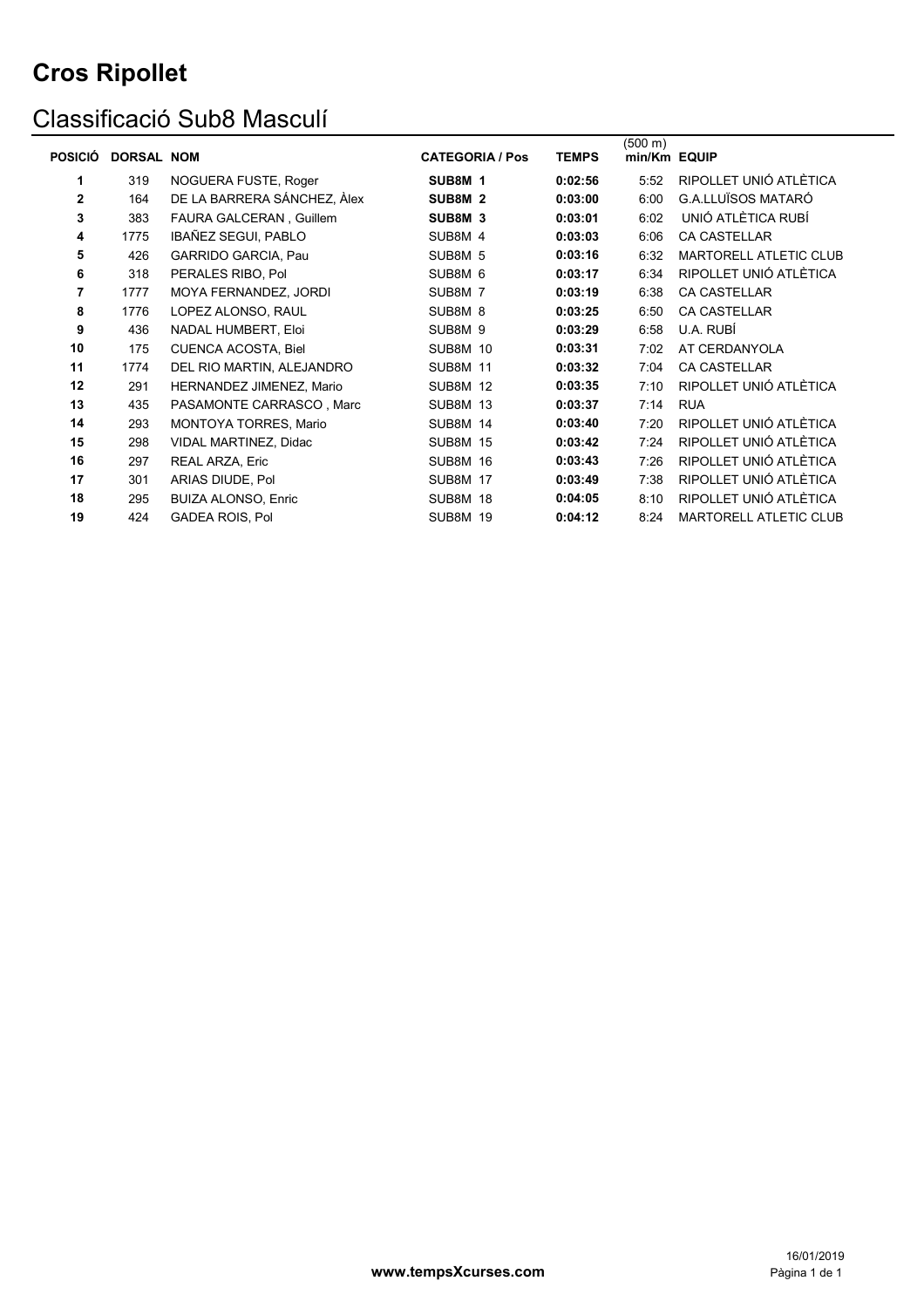# Classificació Sub10 Femení

|                |                   |                             |                        |              |              | $(1.000 \text{ m})$ |                        |
|----------------|-------------------|-----------------------------|------------------------|--------------|--------------|---------------------|------------------------|
| <b>POSICIÓ</b> | <b>DORSAL NOM</b> |                             | <b>CATEGORIA / Pos</b> |              | <b>TEMPS</b> | min/Km EQUIP        |                        |
| 1              | 368               | ARBEROLA MORILLO, Estela    | <b>SUB10F1</b>         | F            | 0:03:55      | 3:55                | RIPOLLET UNIÓ ATLÈTICA |
| 2              | 310               | SANCHEZ CAMPIN, Lucia       | <b>SUB10F2</b>         | F            | 0:04:26      | 4:26                | RIPOLLET UNIÓ ATLÈTICA |
| 3              | 52                | MARQUES VILARDELL, Mariona  | <b>SUB10F3</b>         | F            | 0:04:33      | 4:33                | A A XAFATOLLS          |
| 4              | 249               | LÓPEZ GONZÁLEZ, Valentina   | <b>SUB10F4</b>         | F            | 0:04:35      | 4:35                | U.C.A                  |
| 5              | 216               | PASTOR SAN JOSÉ, Xènia      | <b>SUB10F 5</b>        | F            | 0:04:36      | 4:36                | AT CERDANYOLA          |
| 6              | 304               | MEDINA PALOMO, Anna         | <b>SUB10F6</b>         | F            | 0:04:45      | 4:45                | RIPOLLET UNIÓ ATLÈTICA |
| 7              | 211               | MONTES CORTES, Ainhoa       | <b>SUB10F7</b>         | F            | 0:04:48      | 4:48                | AT CERDANYOLA          |
| 8              | 302               | <b>GOMEZ RUIZ, Irene</b>    | <b>SUB10F8</b>         | F            | 0:04:51      | 4:51                | RIPOLLET UNIÓ ATLÈTICA |
| 9              | 247               | BUENAVIDA MARTIN, Malva     | <b>SUB10F9</b>         | F            | 0:04:52      | 4:52                |                        |
| 10             | 152               | ALONSO GONZÁLEZ, Mar        | <b>SUB10F 10</b>       | F            | 0:04:53      | 4:53                | AT CERDANYOLA          |
| 11             | 258               | DÍAZ RODRÍGUEZ, Aina        | <b>SUB10F 11</b>       | $\mathsf{F}$ | 0:04:54      | 4:54                | <b>UCA</b>             |
| 12             | 212               | MORALES RYHR, Anaïs         | <b>SUB10F 12</b>       | F            | 0:04:59      | 4:59                | AT CERDANYOLA          |
| 13             | 315               | AL AMRANI EL HEMOUA, Yasmin | <b>SUB10F 13</b>       | F            | 0:05:06      | 5:06                | RIPOLLET UNIÓ ATLÈTICA |
| 14             | 305               | MERINO LOPEZOSA, Anna       | <b>SUB10F 14</b>       | -F           | 0:05:08      | 5:08                | RIPOLLET UNIÓ ATLÈTICA |
| 15             | 303               | RUIZ ALMANSA, Veronica      | <b>SUB10F 15</b>       | - F          | 0:05:09      | 5:09                | RIPOLLET UNIÓ ATLÈTICA |
| 16             | 220               | PÉREZ ROGRIGUEZ, Carlota    | <b>SUB10F 16</b>       | F            | 0:05:09      | 5:09                | AT CERDANYOLA          |
| 17             | 231               | <b>BENITEZ PONCE, Emma</b>  | SUB10F <sub>17</sub>   | F            | 0:05:11      | 5:11                | AT CERDANYOLA          |
| 18             | 251               | DE PABLO JUSTICIA, María    | SUB10F <sub>18</sub> F |              | 0:05:17      | 5:17                | <b>UCA</b>             |
| 19             | 450               | SIGYINPINDA YAMEOGO, Haoua  | SUB10F <sub>19</sub> F |              | 0:05:19      | 5:19                | <b>RUA</b>             |
| 20             | 313               | JIMENEZ CORTES, Marta       | SUB10F $_{20}$ F       |              | 0:05:21      | 5:21                | RIPOLLET UNIÓ ATLÈTICA |
| 21             | 326               | REQUENA CRUZ, Alma          | SUB10F $21$ F          |              | 0:05:22      | 5:22                | RIPOLLET UNIÓ ATLÈTICA |
| 22             | 378               | AGUILO MANJON, Ariadna      | SUB10F <sub>22</sub> F |              | 0:05:30      | 5:30                | U.C.A.                 |
| 23             | 356               | MARIBEL KAMARA, Awa         | SUB10F $23$ F          |              | 0:05:37      | 5:37                | RIPOLLET UNIÓ ATLÈTICA |
| 24             | 311               | PASAMONTE PADILLA, Olivia   | SUB10F $_{24}$ F       |              | 0:05:48      | 5:48                | RIPOLLET UNIÓ ATLÈTICA |
| 25             | 369               | SORIANO RAMIREZ, Ruth       | SUB10F <sub>25</sub> F |              | 0:05:52      | 5:52                | RIPOLLET UNIÓ ATLÈTICA |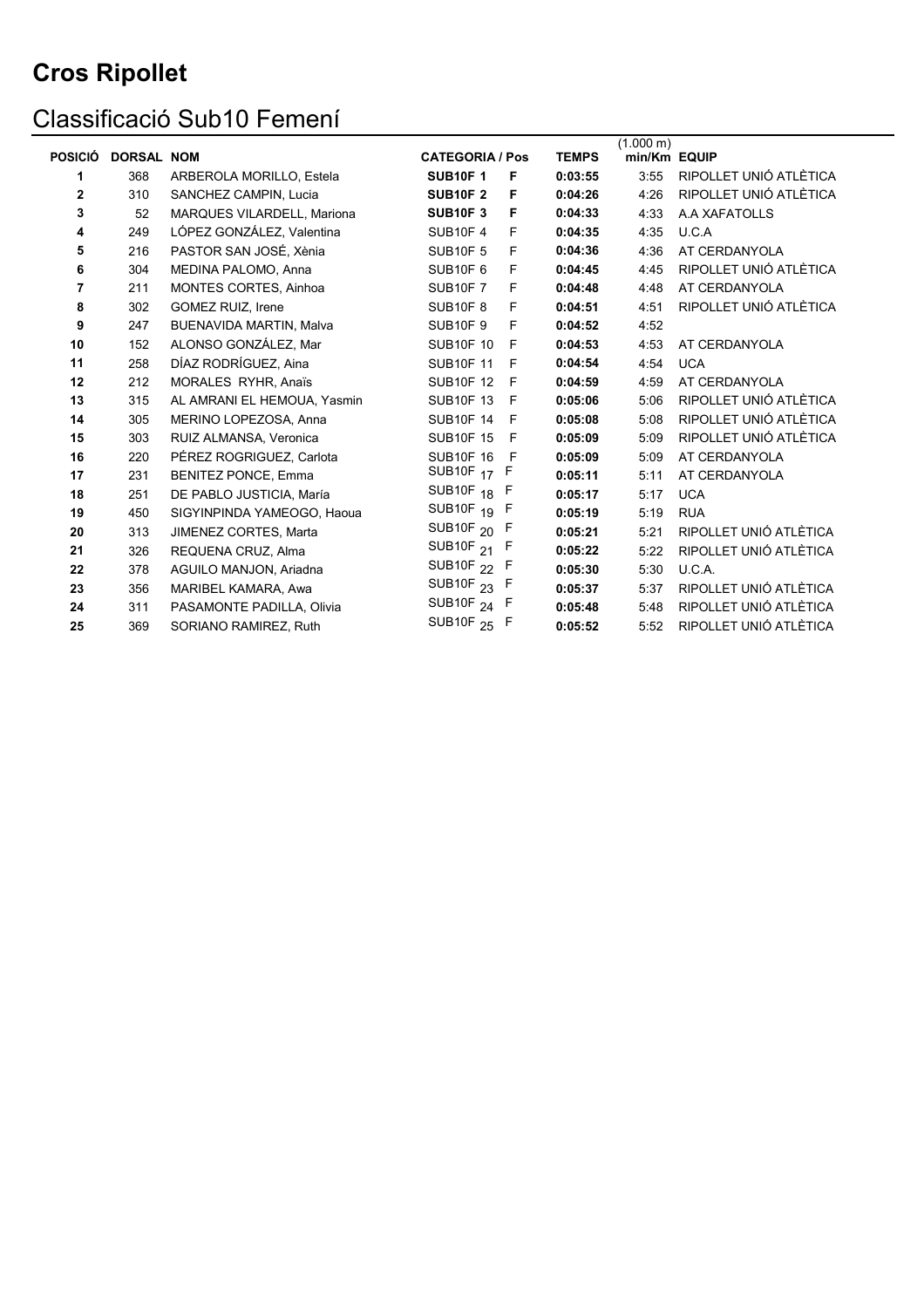### Classificació Sub10 Masculí

| <b>POSICIÓ</b> | <b>DORSAL NOM</b> |                                  | <b>CATEGORIA / Pos</b> | <b>TEMPS</b> | $(1.330 \text{ m})$<br>min/Km EQUIP |                        |
|----------------|-------------------|----------------------------------|------------------------|--------------|-------------------------------------|------------------------|
| 1              | 45                | TURMO ARNEDO, Gonzalo            | <b>SUB10M 1</b>        | 0:05:13      | 3:55                                | F.C.BARCELONA          |
| 2              | 1772              | SÁNCHEZ PIMENTEL, Marc           | <b>SUB10M 2</b>        | 0:05:25      | 4:04                                | CA CASTELLAR           |
| 3              | 263               | ALCÁZAR JANNACK, Lucas           | <b>SUB10M 3</b>        | 0:05:26      | 4:05                                | <b>UCA</b>             |
| 4              | 235               | VÁZQUEZ FERNANDEZ, Biel          | <b>SUB10M 4</b>        | 0:05:26      | 4:05                                | AT CERDANYOLA          |
| 5              | 440               | DE SOUSA, Marti                  | <b>SUB10M 5</b>        | 0:05:27      | 4:06                                | <b>JA SABADELL</b>     |
| 6              | 7                 | MONFORT MORENO, Eloi             | <b>SUB10M 6</b>        | 0:05:34      | 4:11                                | <b>JA MONTCADA</b>     |
| 7              | 155               | ARIÑO SÁNCHEZ-TORIL, Hugo        | <b>SUB10M 7</b>        | 0:05:35      | 4:12                                | AT CERDANYOLA          |
| 8              | 37                | MORAN MAYGUA, Arnau              | <b>SUB10M 8</b>        | 0:05:43      | 4:18                                | FC BARCELONA           |
| 9              | 286               | MEGIAS FORNELL, Ferran           | <b>SUB10M 9</b>        | 0:05:43      | 4:18                                | UNIO ATLÈTICA RUBI     |
| 10             | 439               | <b>GARCIA OCHOA, Biel</b>        | <b>SUB10M 10</b>       | 0:05:45      | 4:19                                | <b>JA SABADELL</b>     |
| 11             | 262               | TIMONEDA GARCIA, Dídac           | <b>SUB10M 11</b>       | 0:05:51      | 4:24                                | <b>UCA</b>             |
| 12             | 210               | MARTINEZ DEL CANTO, Mario        | <b>SUB10M 12</b>       | 0:05:51      | 4:24                                | AT CERDANYOLA          |
| 13             | 256               | MARTINEZ BARTOLOME, Adrian       | <b>SUB10M 13</b>       | 0:05:54      | 4:26                                | U.C.A                  |
| 14             | 176               | DIAZ ALONSO, Hugo                | <b>SUB10M 14</b>       | 0:06:03      | 4:33                                | AT CERDANYOLA          |
| 15             | 308               | <b>BERTOMEU RODRIGUEZ, Eneko</b> | <b>SUB10M 15</b>       | 0:06:03      | 4:33                                | RIPOLLET UNIÓ ATLÈTICA |
| 16             | 268               | RUEDA CLAROS, Adrián             | <b>SUB10M 16</b>       | 0:06:06      | 4:35                                | <b>UARUBÍ</b>          |
| 17             | 314               | QUIRANT GARCIA, Arnau            | <b>SUB10M 17</b>       | 0:06:11      | 4:39                                | RIPOLLET UNIÓ ATLÈTICA |
| 18             | 142               | ACEBEDO PALLARÈS, Pau            | <b>SUB10M 18</b>       | 0:06:20      | 4:46                                | AT CERDANYOLA          |
| 19             | 325               | SIRIA FUENTES, Hugo              | <b>SUB10M 19</b>       | 0:06:23      | 4:48                                | RIPOLLET UNIÓ ATLÈTICA |
| 20             | 254               | SORIA GALVARRO, Iker Gerard      | <b>SUB10M 20</b>       | 0:06:25      | 4:49                                | <b>ECA</b>             |
| 21             | 307               | JIMENEZ GOMEZ, Adrian            | <b>SUB10M 21</b>       | 0:06:25      | 4:49                                | RIPOLLET UNIÓ ATLÈTICA |
| 22             | 402               | GOMEZ PAEZ, Yago                 | <b>SUB10M 22</b>       | 0:06:27      | 4:51                                | MARTORELL ATLÈTIC CLUB |
| 23             | 236               | VELASCO MURCIA, Arnau            | <b>SUB10M 23</b>       | 0:06:33      | 4:55                                | AT CERDANYOLA          |
| 24             | 316               | MENDEZ FERNANDEZ, Gerard         | <b>SUB10M 24</b>       | 0:06:34      | 4:56                                | RIPOLLET UNIÓ ATLÈTICA |
| 25             | 278               | NAVARRO PEREZ, Victor            | <b>SUB10M 25</b>       | 0:06:35      | 4:57                                | <b>ECA SANTAKO</b>     |
| 26             | 270               | MUYOLEMA, Daniel                 | <b>SUB10M 26</b>       | 0:06:41      | 5:02                                | <b>UCA</b>             |
| 27             | 267               | VÁZQUEZ ORTEGA, Eneko            | <b>SUB10M 27</b>       | 0:06:46      | 5:05                                | U.C.A.                 |
| 28             | 323               | SOTO GUIJARO, Joel               | <b>SUB10M 28</b>       | 0:06:49      | 5:08                                | RIPOLLET UNIÓ ATLÈTICA |
| 29             | 1769              | <b>GARCIA CARBALLO, Eric</b>     | <b>SUB10M 29</b>       | 0:06:52      | 5:10                                | <b>CA CASTELLAR</b>    |
| 30             | 16                | MENDEZ ZAMBRANA, Mario           | <b>SUB10M 30</b>       | 0:06:58      | 5:14                                | <b>JA MONTCADA</b>     |
| 31             | 117               | AGUILÓ ABAD, Marc                | <b>SUB10M 31</b>       | 0:06:59      | 5:15                                | AT CERDANYOLA          |
| 32             | 324               | ARROYO CHAVES, Lluis             | <b>SUB10M 32</b>       | 0:07:13      | 5:26                                | RIPOLLET UNIÓ ATLÈTICA |
| 33             | 423               | CARNERERO AMADOR, Unai           | <b>SUB10M 33</b>       | 0:07:21      | 5:32                                | MARTORELL ATLETIC CLUB |
| 34             | 1771              | EL HADDAD, Ismael                | <b>SUB10M 34</b>       | 0:07:35      | 5:42                                | <b>CA CASTELLAR</b>    |
| 35             | 12                | SAN JOSE ARMENTEROS, Javier      | <b>SUB10M 35</b>       | 0:08:27      | 6:21                                | <b>JA MONTCADA</b>     |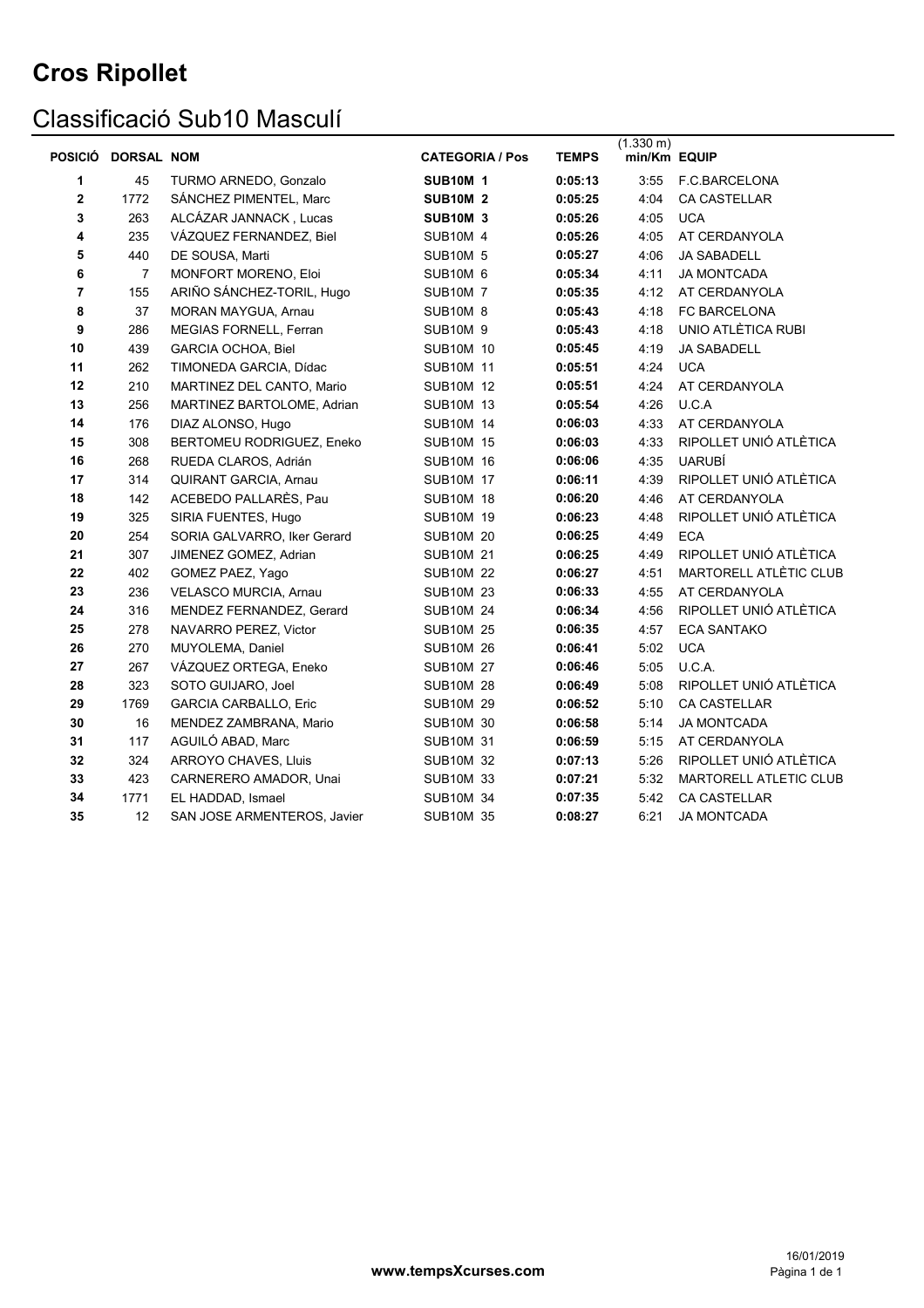# Classificació Sub12 Femení

|                         |                   |                                               |                               |              |                    | $(1.330 \text{ m})$ |                                               |
|-------------------------|-------------------|-----------------------------------------------|-------------------------------|--------------|--------------------|---------------------|-----------------------------------------------|
| <b>POSICIÓ</b>          | <b>DORSAL NOM</b> |                                               | <b>CATEGORIA / Pos</b>        |              | <b>TEMPS</b>       | min/Km EQUIP        |                                               |
| 1                       | 1767              | <b>GARRIDO GARCÍA, IRIS</b>                   | <b>SUB12F1</b>                | F            | 0:04:58            | 3:44                | CN REUS PLOMS                                 |
| 2                       | 129               | HURTADO EXPOSITO, Júlia                       | <b>SUB12F 2</b>               | F            | 0:04:58            | 3:44                | <b>CLUB ATLETISME GAVA</b>                    |
| 3                       | 169               | QUER SALVADOR, Anna                           | <b>SUB12F 3</b>               | F            | 0:05:01            | 3:46                | <b>CE UNIVERSITARI</b>                        |
| 4                       | 119               | <b>GARRIDO RUBIO, Irene</b>                   | <b>SUB12F4</b>                | F            | 0:05:15            | 3:57                | A.A.CATALUNYA                                 |
| 5                       | 332               | MARTINEZ ROMERO, Maria                        | <b>SUB12F 5</b>               | F            | 0:05:17            | 3:58                | RIPOLLET UNIÓ ATLÈTICA                        |
| 6                       | 1768              | REDONDO MENDOZA, MIREIA                       | <b>SUB12F 6</b>               | F            | 0:05:21            | 4:01                | CN REUS PLOMS                                 |
| $\overline{\mathbf{r}}$ | 420               | <b>CRESPO UTRERA, Anne</b>                    | <b>SUB12F7</b>                | F            | 0:05:23            | 4:03                | UNIÓ ATLÈTICA TERRASSA                        |
| 8                       | 447               | LOPEZ BORREGO, Lucia                          | <b>SUB12F 8</b>               | F            | 0:05:24            | 4:04                | <b>UCA</b>                                    |
| 9                       | 284               | CAPEL GALLEGO, Martina                        | <b>SUB12F 9</b>               | F            | 0:05:26            | 4:05                | UA RUBÍ                                       |
| 10                      | 174               | CORONADO COMINO, Denia                        | <b>SUB12F 10</b>              | F            | 0:05:28            | 4:07                | AT CERDANYOLA                                 |
| 11                      | 331               | NAHARRO SEPULVEDA, Julia                      | <b>SUB12F 11</b>              | F            | 0:05:30            | 4:08                | RIPOLLET UNIÓ ATLÈTICA                        |
| 12                      | 1825              | RODRIGUEZ MARTINEZ, CARLA                     | <b>SUB12F 12</b>              | F            | 0:05:31            | 4:09                | <b>REUS PLOM</b>                              |
| 13                      | 165               | ESCALERA CANELA, Marta                        | SUB12F 13                     | F            | 0:05:32            | 4:10                | <b>JAS</b>                                    |
| 14                      | 131               | KESTELOOT, Mila                               | <b>SUB12F 14</b>              | F            | 0:05:33            | 4:10                | CLUB ATLETISME GAVÀ                           |
| 15                      | 178               | FERNANDEZ CASTELLS, Eugenia                   | <b>SUB12F 15</b>              | F            | 0:05:34            | 4:11                | AT CERDANYOLA                                 |
| 16                      | 35                | MORAN MAYGUA, Maria                           | <b>SUB12F 16</b>              | F            | 0:05:35            | 4:12                | FC BARCELONA                                  |
| 17                      | 246               | LLORT GONZÁLEZ, Meritxell                     | <b>SUB12F 17</b>              | F            | 0:05:41            | 4:16                | UNIÓ ATLÈTICA RUBÍ                            |
| 18                      | 130               | HURTADO EXPOSITO, Carla                       | <b>SUB12F 18</b>              | F            | 0:05:41            | 4:16                | CLUB ATLETISME GAVÀ                           |
| 19                      | 208               | LEBRON FERRAZ, Lucia                          | <b>SUB12F 19</b>              | $\mathsf{F}$ | 0:05:46            | 4:20                | AT CERDANYOLA                                 |
| 20                      | 223               | RUIZ GRANDIN, Melissa                         | <b>SUB12F 20</b>              | F            | 0:05:47            | 4:21                | AT CERDANYOLA                                 |
| 21                      | 449               | PANICELLO TORRES, Carla                       | <b>SUB12F 21</b>              | F            | 0:05:49            | 4:22                | UCA.                                          |
| 22                      | 163               | DE LA BARRERA SÁNCHEZ, Belinda                | <b>SUB12F 22</b>              | F            | 0:05:52            | 4:25                | <b>G.A.LLUÏSOS MATARÓ</b>                     |
| 23                      | 413               | ESSARYATI JAAFAR, Amal                        | SUB12F 23                     | $\mathsf{F}$ | 0:05:52            | 4:25                | UNIÓ ATLÈTICA TERRASSA                        |
| 24                      | 139               | HERNANDEZ GONZALEZ, Alba                      | <b>SUB12F 24</b>              | F            | 0:05:55            | 4:27                | CLUB ATLETISME GAVÀ                           |
| 25                      | 1762              | HERNÁNDEZ MURILLO, IRATI                      | <b>SUB12F 25</b>              | F            | 0:05:55            | 4:27                | <b>CA CASTELLAR</b>                           |
| 26                      | 1763              | ZORRILLA BEJARANO, LUCIA                      | <b>SUB12F 26</b>              | F            | 0:05:55            | 4:27                | CA CASTELLAR                                  |
| 27                      | 1761              | FRANCH MIRAS, MAR                             | <b>SUB12F 27</b>              | $\mathsf{F}$ | 0:05:55            | 4:27                | CA CASTELLAR                                  |
| 28                      | 375               | <b>BARTOLI MACIA, Carlota</b>                 | <b>SUB12F 28</b>              | F            | 0:05:56            | 4:28                | CE UNIVERSITARI                               |
| 29                      | 204               | GUMBAU DIAZ, Carlota                          | <b>SUB12F 29</b>              | $\mathsf{F}$ | 0:05:57            | 4:28                | AT CERDANYOLA                                 |
| 30                      | 213               | NOGUÉS MONTANÉ, Laia                          | SUB12F 30                     | $\mathsf{F}$ | 0:06:02            | 4:32                | AT CERDANYOLA                                 |
| 31                      | 441               | MORENO MARTIN, Berta                          | <b>SUB12F 31</b>              | $\mathsf{F}$ | 0:06:04            | 4:34                | UCA STÁ COLOMA                                |
| 32                      | 47                | MORANCHO BARGAS, Vera                         | SUB12F 32                     | $\mathsf{F}$ | 0:06:04<br>0:06:05 | 4:34                | FUTBOL CLUB BARCELONA                         |
| 33                      | 257               | DUBLINO TAPIADOR, Emma<br>CABRERO PÉREZ, Laia | SUB12F 33                     | $\mathsf{F}$ |                    | 4:34                | <b>UAR</b><br>CN REUS PLOMS                   |
| 34<br>35                | 1766              | BARBERÀ LANERO, Laia                          | SUB12F 34                     | F<br>- F     | 0:06:06<br>0:06:07 | 4:35                | <b>CN REUS PLOMS</b>                          |
|                         | 1765              | GUARDIA BAÑOS, Ariandna                       | SUB12F 35                     |              |                    | 4:36                |                                               |
| 36<br>37                | 134<br>403        | SANCHEZ FERNANDEZ, Alexandra                  | SUB12F 36<br><b>SUB12F 37</b> | - F<br>F     | 0:06:08<br>0:06:08 | 4:37<br>4:37        | CLUB ATLETISME GAVÀ<br>UNIÓ ATLÈTICA TERRASSA |
| 38                      | 272               | <b>GARCIA ROMERO, Lucia</b>                   | <b>SUB12F 38</b>              | F            | 0:06:09            | 4:37                | UNION ATLETICA RUBI                           |
| 39                      | 408               | TORT GASCON, Elsa                             | SUB12F 39                     | F            | 0:06:10            | 4:38                | UNIÓ ATLÈTICA TERRASSA                        |
| 40                      | 329               | <b>BUIZA BAREA, Zoe</b>                       | <b>SUB12F 40</b>              | -F           | 0:06:13            | 4:40                | RIPOLLET UNIÓ ATLÈTICA                        |
| 41                      | 330               | NAHARRO SEPULVEDA, Laura                      | SUB12F 41                     | - F          | 0:06:14            | 4:41                | RIPOLLET UNIÓ ATLÈTICA                        |
| 42                      | 19                | FERNANDEZ MENDEZ, Aina                        | SUB12F 42 F                   |              | 0:06:15            | 4:42                | JA MONTCADA                                   |
| 43                      | 438               | GARCIA OCHOA, Laia                            | <b>SUB12F 43</b>              | - F          | 0:06:17            | 4:43                | <b>JA SABADELL</b>                            |
| 44                      | 290               | JIMÉNEZ MORENO, Mar                           | SUB12F 44 F                   |              | 0:06:19            | 4:45                | U.A. RUBÍ                                     |
| 45                      | 446               | MACIAS MERIDA, Laia                           | SUB12F 45 F                   |              | 0:06:21            | 4:46                | <b>UCA</b>                                    |
| 46                      | 333               | BAKA TIMON, Ayelen Michele                    | SUB12F 46                     | - F          | 0:06:38            | 4:59                | RIPOLLET UNIÓ ATLÈTICA                        |
| 47                      | 10                | ROMERO MOLINERO, Natalya                      | SUB12F 47 F                   |              | 0:06:38            | 4:59                | <b>JA MONTCADA</b>                            |
| 48                      | 136               | DE RIEDMATTEN, Elisa                          | <b>SUB12F 48</b>              | - F          | 0:06:39            | 5:00                | CLUB ATLETISME GAVÀ                           |
| 49                      | 248               | BUENAVIDA MARTIN, Candela                     | <b>SUB12F 49</b>              | - F          | 0:06:45            | 5:05                |                                               |
| 50                      | 334               | JIMENEZ CORTES, Marian                        | SUB12F 50                     | - F          | 0:06:46            | 5:05                | RIPOLLET UNIÓ ATLÈTICA                        |
| 51                      | 206               | LÓPEZ SOLÉ, Noa                               | SUB12F 51                     | - F          | 0:06:47            | 5:06                | AT CERDANYOLA                                 |
| ${\bf 52}$              | 14                | AÑO HUETE, Laia                               | SUB12F 52                     | - F          | 0:06:52            | 5:10                | <b>JA MONTCADA</b>                            |
| 53                      | 9                 | VAZQUEZ TARRAGA, Claudia                      | SUB12F 53                     | F            | 0:06:55            | 5:12                | <b>JA MONTCADA</b>                            |
| 54                      | 20                | CASANOVAS ALVAREZ, Claudia                    | SUB12F 54 F                   |              | 0:06:55            | 5:12                | <b>JA MONTCADA</b>                            |
| 55                      | 138               | GIL MONLEON, Clara                            | SUB12F 55                     | - F          | 0:07:09            | 5:23                | CLUB ATLETISME GAVÀ                           |
| 56                      | 411               | MORENO PEGUERO, Andrea                        | <b>SUB12F 56</b>              | F            | 0:07:19            | 5:30                | UNIÓ ATLÈTICA TERRASSA                        |
| 57                      | 13                | LOPEZ LOPEZ, Marina                           | SUB12F 57 F                   |              | 0:08:02            | 6:02                | <b>JA MONTCADA</b>                            |
|                         |                   |                                               |                               |              |                    |                     |                                               |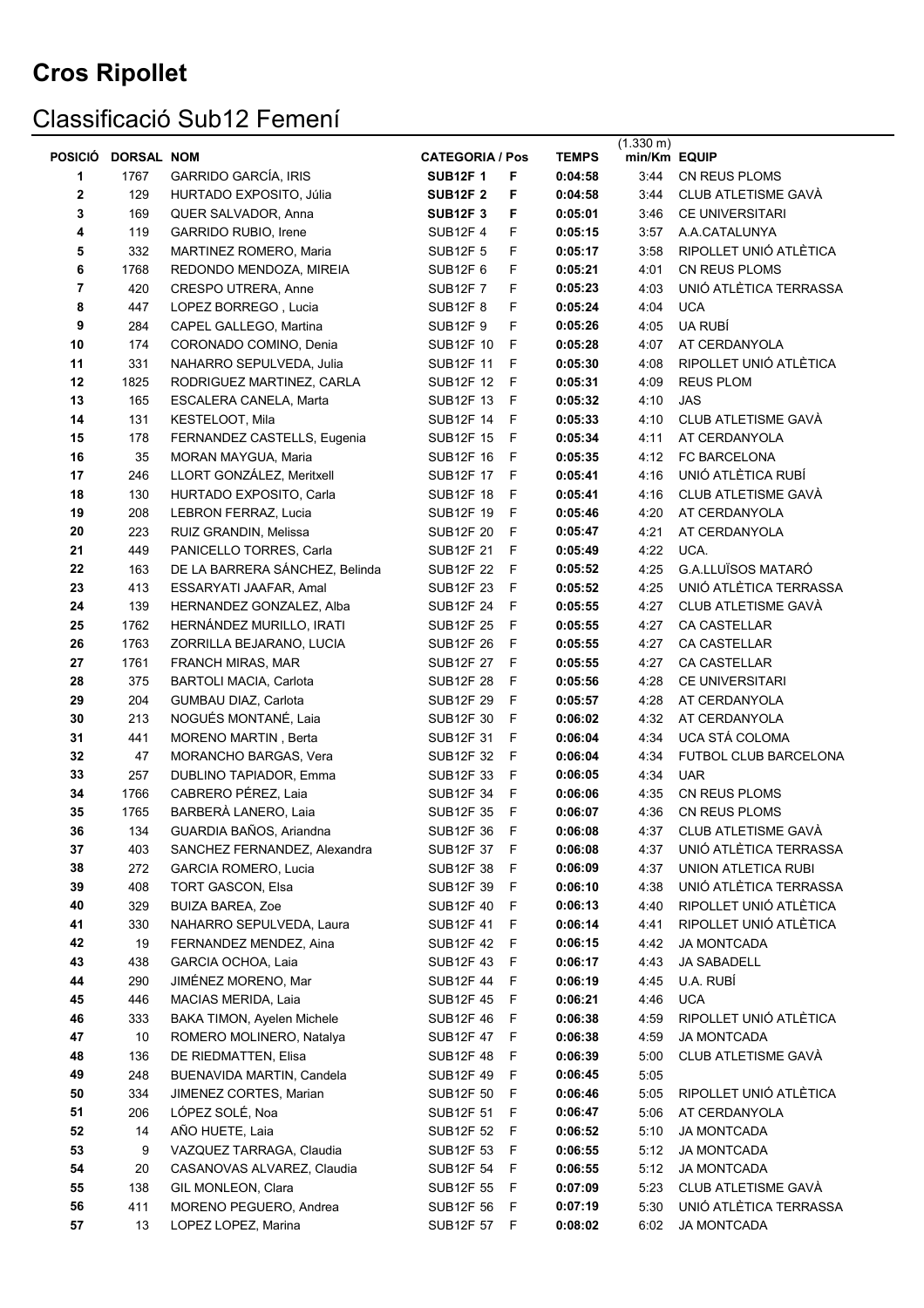### Classificació Sub12 Masculí

|             | POSICIO DORSAL NOM |                               | <b>CATEGORIA / Pos</b>             | <b>TEMPS</b> | $(1.900 \text{ m})$<br>min/Km EQUIP |                        |
|-------------|--------------------|-------------------------------|------------------------------------|--------------|-------------------------------------|------------------------|
| 1           | 406                | BOYANO REQUENA, Adrià         | <b>SUB12M1</b>                     | 0:07:07      | 3:45                                | UNIÓ ATLÈTICA TERRASSA |
| $\mathbf 2$ | 128                | <b>DIEZ KERSTENS, Laurens</b> | <b>SUB12M 2</b>                    | 0:07:08      | 3:45                                | CLUB ATLETISME GAVÀ    |
| 3           | 127                | DIEZ KERSTENS, Julian         | <b>SUB12M 3</b>                    | 0:07:10      | 3:46                                | CLUB ATLETISME GAVÀ    |
| 4           | 133                | MAAROUFI TIJANI, Rayan        | <b>SUB12M4</b>                     | 0:07:14      | 3:48                                | CLUB ATLETISME GAVÀ    |
| 5           | 445                | MOLINA ESPINA, Ivan           | <b>SUB12M 5</b>                    | 0:07:30      | 3:57                                | <b>UAR</b>             |
| 6           | 125                | ANENTO SANCHEZ, Adrià         | <b>SUB12M 6</b>                    | 0:07:33      | 3:58                                | CLUB ATLETISME GAVÀ    |
| 7           | 1738               | DOMÍNGUEZ CRUZ, Alex          | <b>SUB12M7</b>                     | 0:07:47      | 4:06                                | U COLOMENCA AT         |
| 8           | 126                | CARPIO ASENSIO, Manu          | <b>SUB12M 8</b>                    | 0:08:02      | 4:14                                | CLUB ATLETISME GAVÀ    |
| 9           | 414                | FLORES LOPEZ, Bru             | <b>SUB12M 9</b>                    | 0:08:06      | 4:16                                | UNIÓ ATLÈTICA TERRASSA |
| 10          | 57                 | LOBA HERRADOR, Eric           | <b>SUB12M 10</b>                   | 0:08:06      | 4:16                                | <b>JA MONTCADA</b>     |
| 11          | 428                | CASTILLO MATEO, Ian           | <b>SUB12M 11</b>                   | 0:08:08      | 4:17                                | MARTORELL ATLETIC CLUB |
| 12          | 41                 | VAN DROOGE - VIVES, Isaac     | <b>SUB12M 12</b>                   | 0:08:10      | 4:18                                | FC BARCELONA           |
| 13          | 285                | MEGIAS FORNELL, Guillem       | <b>SUB12M 13</b>                   | 0:08:13      | 4:19                                | UNIO ATLÈTICA RUBI     |
| 14          | 416                | SOLBAS GUTIERREZ, Alex        | <b>SUB12M 14</b>                   | 0:08:14      | 4:20                                | UNIÓ ATLÈTICA TERRASSA |
| 15          | 418                | REQUENA VILLARREAL, Angel     | <b>SUB12M 15</b>                   | 0:08:17      | 4:22                                | UNIÓ ATLÈTICA TERRASSA |
| 16          | 135                | PEREZ MUÑOZ, Mario            | <b>SUB12M 16</b>                   | 0:08:21      | 4:24                                | CLUB ATLETISME GAVÀ    |
| 17          | 273                | FAURA GALCERAN, Gerard        | <b>SUB12M 17</b>                   | 0:08:21      | 4:24                                | UNIÓ ATLÈTICA RUBÍ     |
| 18          | 161                | BORRELLA CALLEJAS, Xavi       | <b>SUB12M 18</b>                   | 0:08:26      | 4:26                                | UNIÓ ATLÈTICA RUBÍ     |
| 19          | 224                | TEJÓN FORS, Gerard            | <b>SUB12M 19</b>                   | 0:08:29      | 4:28                                | AT CERDANYOLA          |
| 20          | 415                | TURRÓ BORONAT, Guim           | <b>SUB12M 20</b>                   | 0:08:29      | 4:28                                | UNIÓ ATLÈTICA TERRASSA |
| 21          | 338                | MARTINEZ TERUEL, Pol          | <b>SUB12M 21</b>                   | 0:08:31      | 4:29                                | RIPOLLET UNIÓ ATLÈTICA |
| 22          | 179                | FONSECA RIBAS, Pol            | <b>SUB12M 22</b>                   | 0:08:33      | 4:30                                | AT CERDANYOLA          |
| 23          | 421                | JURADO ESTEBAN, Adrià         | <b>SUB12M 23</b>                   | 0:08:34      | 4:31                                | UNIÓ ATLÈTICA TERRASSA |
| 24          | 390                | <b>TORRES REINA, Gerard</b>   | <b>SUB12M 24</b>                   | 0:08:37      | 4:32                                | MARTORELL ATLÈTIC CLUB |
| 25          | 132                | CAYUELA GARCIA, Bruno         | <b>SUB12M 25</b>                   | 0:08:39      | 4:33                                | CLUB ATLETISME GAVÀ    |
| 26          | 422                | NADAL HUMBERT, Roc            | <b>SUB12M 26</b>                   | 0:08:51      | 4:39                                | <b>UAR</b>             |
| 27          | 322                | MEROÑO GARCIA, Jan            | <b>SUB12M 27</b>                   | 0:08:52      | 4:40                                | RIPOLLET UNIÓ ATLÈTICA |
| 28          | 283                | GARCÍA TOBI, Juan             | <b>SUB12M 28</b>                   | 0:08:55      | 4:42                                | <b>UA RUBI</b>         |
| 29          | 219                | PÉREZ ROGRIGUEZ, Max          | <b>SUB12M 29</b>                   | 0:08:57      | 4:43                                | AT CERDANYOLA          |
| 30          | 419                | LOPEZ AYALA, Tiago            | <b>SUB12M 30</b>                   | 0:08:58      | 4:43                                | UNIÓ ATLÈTICA TERRASSA |
| 31          | 17                 | DUCASA PURROY, Gerard         | <b>SUB12M 31</b>                   | 0:09:10      | 4:49                                | <b>JA MONTCADA</b>     |
| 32          | 18                 | PI PIQUÉ, Andreu              | <b>SUB12M 32</b>                   | 0:09:10      | 4:49                                | <b>JA MONTCADA</b>     |
| 33          | 265                | NIETO LÓPEZ, Alex             | <b>SUB12M 33</b>                   | 0:09:20      | 4:55                                | <b>UCA</b>             |
| 34          | 137                | AULLÓ GARCIA, Adrià           | <b>SUB12M 34</b>                   | 0:09:24      | 4:57                                | CLUB ATLETISME GAVÀ    |
| 35          | 335                | CANOVAS MARTIN, Victor        | <b>SUB12M 35</b>                   | 0:09:35      | 5:03                                | RIPOLLET UNIÓ ATLÈTICA |
| 36          | 229                | CALVO SANCHEZ, Daniel         | <b>SUB12M 36</b>                   | 0:09:36      | 5:03                                | AT CERDANYOLA          |
| 37          | 401                | GARRIDO GARCIA, Roger         | <b>SUB12M 37</b>                   | 0:09:42      | 5:06                                | MARTORELL ATLÈTIC CLUB |
| 38          | 61                 | ARAQUE PEREZ, Ivan            | <b>SUB12M 38</b>                   | 0:09:51      | 5:11                                | <b>JA MONTCADA</b>     |
| 39          | 1760               | LECHADO GUILLEN, JAN          | <b>SUB12M 39</b><br>SUB12M $_{40}$ | 0:09:52      | 5:12                                | CA CASTELLAR           |
| 40          | 398                | VIDAL PINO, Mati              | SUB12M <sub>41</sub>               | 0:10:01      | 5:16                                | MARTORELL ATLÈTIC CLUB |
| 41          | 337                | VALERO SALINAS, Eloy          | SUB12M <sub>42</sub>               | 0:10:47      | 5:41                                | RIPOLLET UNIÓ ATLÈTICA |
| 42          | 336                | FERNANDEZ MATABOSCH, Joan     | SUB12M <sub>43</sub>               | 0:10:57      | 5:46                                | RIPOLLET UNIÓ ATLÈTICA |
| 43          | 312                | PASAMONTE PADILLA, Erik       | SUB12M <sub>44</sub>               | 0:11:00      | 5:47                                | RIPOLLET UNIÓ ATLÈTICA |
| 44          | 317                | RUIZ TORRES, Eric             | SUB12M <sub>45</sub>               | 0:11:01      | 5:48                                | RIPOLLET UNIÓ ATLÈTICA |
| 45          | 399                | CORTADAS CARO, Miguel         | SUB12M <sub>46</sub>               | 0:11:29      | 6:03                                | MARTORELL ATLÈTIC CLUB |
| 46          | 279                | NAVARRO HERNANDEZ, Daniel     |                                    | 0:12:31      | 6:35                                | <b>RUNNIG VIGIA</b>    |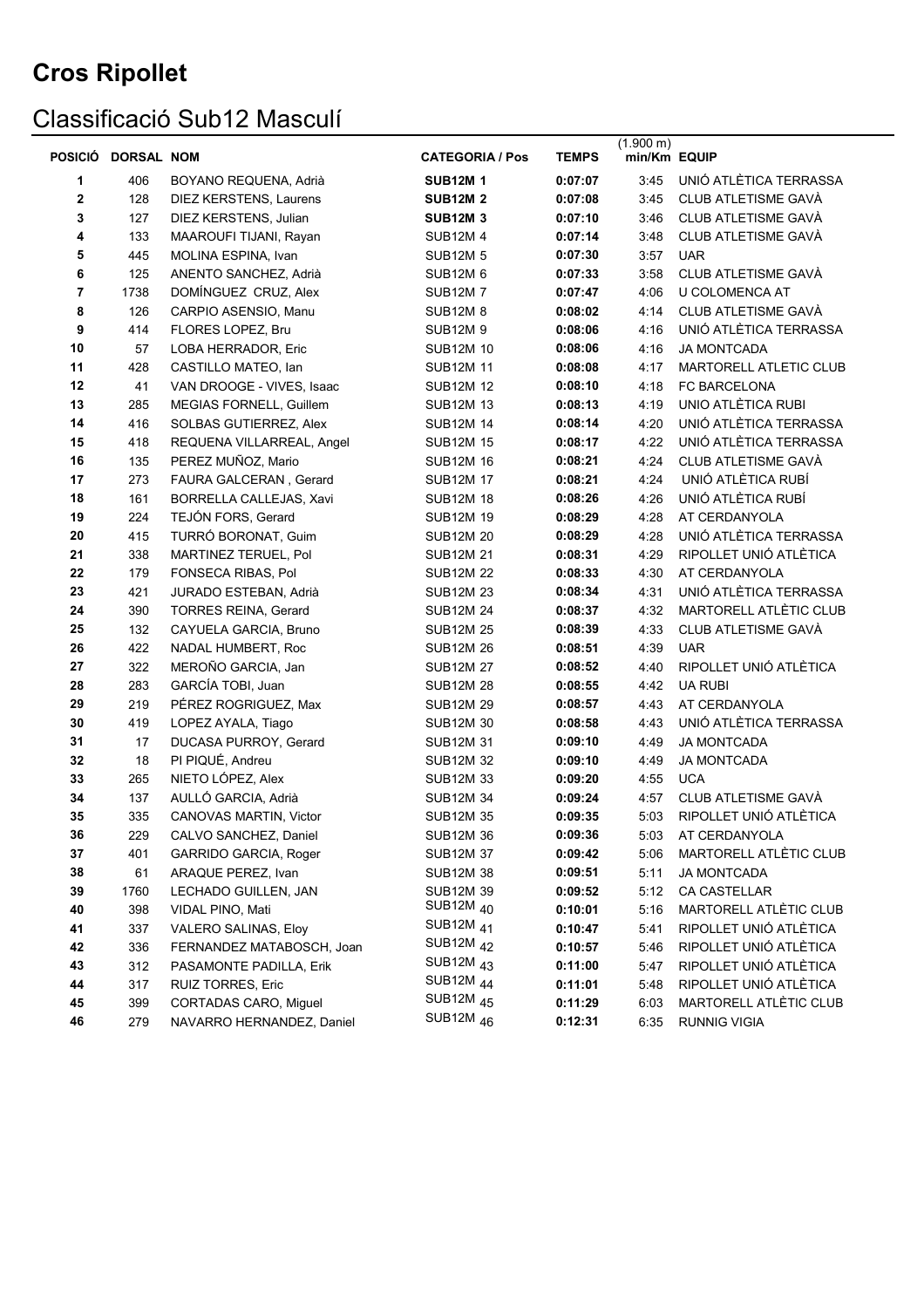# Classificació Sub14 Femení

| <b>POSICIÓ</b> | <b>DORSAL NOM</b> |                             | <b>CATEGORIA / Pos</b> |   | <b>TEMPS</b> | $(1.330 \text{ m})$<br>min/Km EQUIP |                           |
|----------------|-------------------|-----------------------------|------------------------|---|--------------|-------------------------------------|---------------------------|
| 1              | 222               | RODRIGUEZ GÓMEZ, María      | <b>SUB14F1</b>         | F | 0:04:50      | 3:38                                | AT CERDANYOLA             |
| 2              | 1747              | ROMERO CASTAÑO, Laia        | <b>SUB14F 2</b>        | F | 0:04:59      | 3:45                                | <b>CA CASTELLAR</b>       |
| 3              | 34                | <b>MORAN MAYGUA, Ines</b>   | <b>SUB14F3</b>         | F | 0:05:02      | 3:47                                | FC BARCELONA              |
| 4              | 202               | GASCÓN CRUZ, Paula          | <b>SUB14F4</b>         | F | 0:05:12      | 3:55                                | AT CERDANYOLA             |
| 5              | 87                | MOYA VALLS, Alba            | <b>SUB14F 5</b>        | F | 0:05:13      | 3:55                                | C.A. ATLETESVNG           |
| 6              | 252               | CAMBERO FABREGAT, Paula     | <b>SUB14F 6</b>        | F | 0:05:13      | 3:55                                | <b>CLUB ATL. IGUALADA</b> |
| 7              | 434               | MARTI. Ivet                 | <b>SUB14F7</b>         | F | 0:05:20      | 4:01                                | <b>JA SABADELL</b>        |
| 8              | 1755              | <b>TORRES AUBERNI, Gina</b> | <b>SUB14F 8</b>        | F | 0:05:23      | 4:03                                | <b>CA CASTELLAR</b>       |
| 9              | 1757              | FERNÁNDEZ ORTEGA, VERA      | <b>SUB14F 9</b>        | F | 0:05:25      | 4:04                                | <b>CN REUS PLOMS</b>      |
| 10             | 180               | GALLEGO RUBIO. Maria        | <b>SUB14F 10</b>       | F | 0:05:32      | 4:10                                | AT CERDANYOLA             |
| 11             | 354               | NAHARRO SEPULVEDA, Carla    | <b>SUB14F 11</b>       | F | 0:05:32      | 4:10                                | RIPOLLET UNIÓ ATLÈTICA    |
| 12             | 177               | DONCEL GOMEZ, Claudia       | <b>SUB14F 12</b>       | F | 0:05:33      | 4:10                                | AT CERDANYOLA             |
| 13             | 1758              | SENDRA ESCODA, JOANA        | <b>SUB14F 13</b>       | F | 0:05:34      | 4:11                                | <b>CN REUS PLOMS</b>      |
| 14             | 232               | MORA TURMO, Claudia         | <b>SUB14F 14</b>       | F | 0:05:36      | 4:13                                | AT CERDANYOLA             |
| 15             | 172               | CLEMENTE DIVIU, Laia        | <b>SUB14F 15</b>       | F | 0:05:36      | 4:13                                | AT CERDANYOLA             |
| 16             | 351               | GELABERT JIMENEZ, Carla     | <b>SUB14F 16</b>       | F | 0:05:36      | 4:13                                | RIPOLLET UNIÓ ATLÈTICA    |
| 17             | 353               | ORTEGA TALAVERO, Laura      | <b>SUB14F 17</b>       | F | 0:05:43      | 4:18                                | RIPOLLET UNIÓ ATLÈTICA    |
| 18             | 1749              | ROSA MEDRANO, Noa           | <b>SUB14F 18</b>       | F | 0:05:51      | 4:24                                | CA CASTELLAR              |
| 19             | 214               | NOGUÉS MONTANÉ, Berta       | <b>SUB14F 19</b>       | F | 0:06:03      | 4:33                                | AT CERDANYOLA             |
| 20             | 355               | PEREZ ALMAZAN, Noa          | <b>SUB14F 20</b>       | F | 0:06:46      | 5:05                                | RIPOLLET UNIÓ ATLÈTICA    |
| 21             | 352               | PEDRAZA BRENES, Irene       | <b>SUB14F 21</b>       | F | 0:06:48      | 5:07                                | RIPOLLET UNIÓ ATLÈTICA    |
| 22             | 1742              | RUIZ ALMANSA, Laura         | <b>SUB14F 22</b>       | F | 0:07:09      | 5:23                                | <b>RUA</b>                |
| 23             | 321               | <b>TORREJON PEREZ, Ana</b>  | <b>SUB14F 23</b>       | F | 0:08:15      | 6:12                                | RIPOLLET UNIÓ ATLÈTICA    |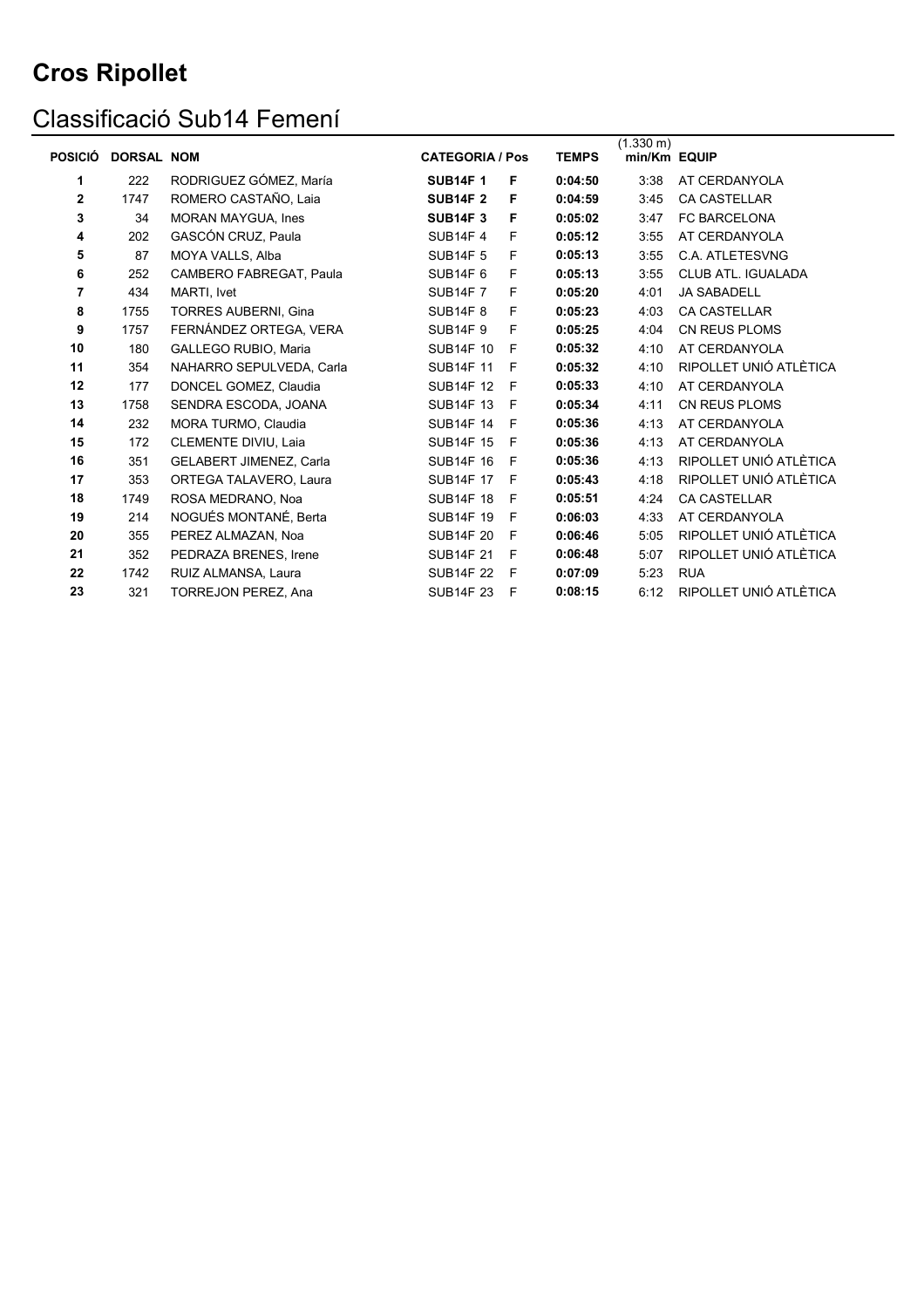# Classificació Sub14 Masculí

| <b>POSICIÓ</b> | <b>DORSAL NOM</b> |                               | <b>CATEGORIA / Pos</b> | <b>TEMPS</b> | (2.550 m)<br>min/Km EQUIP |                           |
|----------------|-------------------|-------------------------------|------------------------|--------------|---------------------------|---------------------------|
| 1              | 54                | RAFART ARQUES, Xavier         | <b>SUB14M1</b>         | 0:08:53      | 3:29                      | <b>FCBARCELONA</b>        |
| 2              | 46                | MORANCHO BARGAS, Biel         | <b>SUB14M 2</b>        | 0:09:16      | 3:38                      | FUTBOL CLUB BARCELONA     |
| 3              | 36                | MATURANA BARCELO, Bruno       | <b>SUB14M 3</b>        | 0:09:24      | 3:41                      | F. C. BARCELONA ATLETISME |
| 4              | 50                | SENESI ALADJEM, Oscar         | <b>SUB14M4</b>         | 0:09:38      | 3:47                      | FC BARCELONA              |
| 5              | 166               | ALSINA MAÑER, Albert          | <b>SUB14M 5</b>        | 0:09:42      | 3:48                      | FC BARCELONA              |
| 6              | 51                | MARQUES VILARDELL, Oriol      | <b>SUB14M 6</b>        | 0:09:47      | 3:50                      | FC BARCELONA              |
| 7              | 376               | <b>BARTOLI MACIA, Albert</b>  | <b>SUB14M7</b>         | 0:10:12      | 4:00                      | <b>CE UNIVERSITARI</b>    |
| 8              | 53                | LOPEZ GARMON, Ignasi          | <b>SUB14M8</b>         | 0:10:13      | 4:00                      | FC BARCELONA              |
| 9              | 1752              | CORRAL BENÍTEZ, Saúl          | <b>SUB14M9</b>         | 0:10:16      | 4:02                      | <b>CA CASTELLAR</b>       |
| 10             | 342               | GOMEZ RUIZ, Victor            | <b>SUB14M 10</b>       | 0:10:20      | 4:03                      | RIPOLLET UNIÓ ATLÈTICA    |
| 11             | 346               | QUIRANT GARCIA, Marc          | <b>SUB14M 11</b>       | 0:10:21      | 4:04                      | RIPOLLET UNIÓ ATLÈTICA    |
| 12             | 56                | TORONELL CANYELLAS, Beltran   | <b>SUB14M 12</b>       | 0:10:36      | 4:09                      | F.C.BARCELONA ATLETISME   |
| 13             | 121               | MICHEL GODIN, Isambre         | <b>SUB14M 13</b>       | 0:10:53      | 4:16                      | <b>FCB</b>                |
| 14             | 396               | SANZ BARBERO, Marius          | <b>SUB14M 14</b>       | 0:10:54      | 4:16                      | MARTORELL ATLÈTIC CLUB    |
| 15             | 341               | FABREGA GALAN, Alex-alemayehu | <b>SUB14M 15</b>       | 0:10:59      | 4:18                      | RIPOLLET UNIÓ ATLÈTICA    |
| 16             | 339               | ARQUEROS ANTON, Didac         | <b>SUB14M 16</b>       | 0:11:05      | 4:21                      | RIPOLLET UNIÓ ATLÈTICA    |
| 17             | 345               | NAVARRO GARCIA, Ruben         | <b>SUB14M 17</b>       | 0:11:14      | 4:24                      | RIPOLLET UNIÓ ATLÈTICA    |
| 18             | 40                | VAN DROOGE - VIVES, Bernat    | <b>SUB14M 18</b>       | 0:11:21      | 4:27                      | FC BARCELONA              |
| 19             | 340               | BAUTISTA TEICHERT, Raul       | <b>SUB14M 19</b>       | 0:11:29      | 4:30                      | RIPOLLET UNIÓ ATLÈTICA    |
| 20             | 102               | DIEZ LOSADA, Pol              | <b>SUB14M 20</b>       | 0:11:38      | 4:34                      | F.C. BARCELONA            |
| 21             | 253               | DIAZ RUIZ, Adrian             | <b>SUB14M 21</b>       | 0:11:40      | 4:35                      | <b>UCA</b>                |
| ${\bf 22}$     | 344               | ISLA CABELLO, Jan             | <b>SUB14M 22</b>       | 0:11:42      | 4:35                      | RIPOLLET UNIÓ ATLÈTICA    |
| 23             | 96                | GONZALEZ BOSCH, Eudald        | <b>SUB14M 23</b>       | 0:11:50      | 4:38                      | FC BARCELONA              |
| 24             | 1754              | CAPEL RUIZ, Arnau             | <b>SUB14M 24</b>       | 0:12:33      | 4:55                      | <b>CA CASTELLAR</b>       |
| 25             | 260               | <b>GARCIA CEREZALES, Pol</b>  | <b>SUB14M 25</b>       | 0:12:51      | 5:02                      | UNIOCOLOMENCA ATLETISME   |
| 26             | 1751              | SANCHEZ PIMENTEL, Eric        | <b>SUB14M 26</b>       | 0:13:07      | 5:09                      | CA CASTELLAR              |
| 27             | 395               | GADEA ROIS, Marc              | <b>SUB14M 27</b>       | 0:13:14      | 5:11                      | MARTORELL ATLÈTIC CLUB    |
| 28             | 350               | VALERO SALINAS, David         | <b>SUB14M 28</b>       | 0:13:48      | 5:25                      | RIPOLLET UNIÓ ATLÈTICA    |
| 29             | 1753              | EL HADDAD, Akram              | <b>SUB14M 29</b>       | 0:13:49      | 5:25                      | CA CASTELLAR              |
| 30             | 391               | ROMACHO, Joan                 | <b>SUB14M 30</b>       | 0:13:49      | 5:25                      | <b>PROS</b>               |
| 31             | 349               | TATCHE GILABERT, Xavier       | <b>SUB14M 31</b>       | 0:13:50      | 5:25                      | RIPOLLET UNIÓ ATLÈTICA    |
| 32             | 347               | SORIANO RAMIREZ, Eric         | <b>SUB14M 32</b>       | 0:15:06      | 5:55                      | RIPOLLET UNIÓ ATLÈTICA    |
| 33             | 1750              | RODRÍGUEZ CONDE, Iván         | <b>SUB14M 33</b>       | 0:15:28      | 6:04                      | CA CASTELLAR              |
| 34             | 67                | PUIG ARANDA, Marcos           | <b>SUB14M 34</b>       | 0:16:00      | 6:16                      | <b>JA MONTCADA</b>        |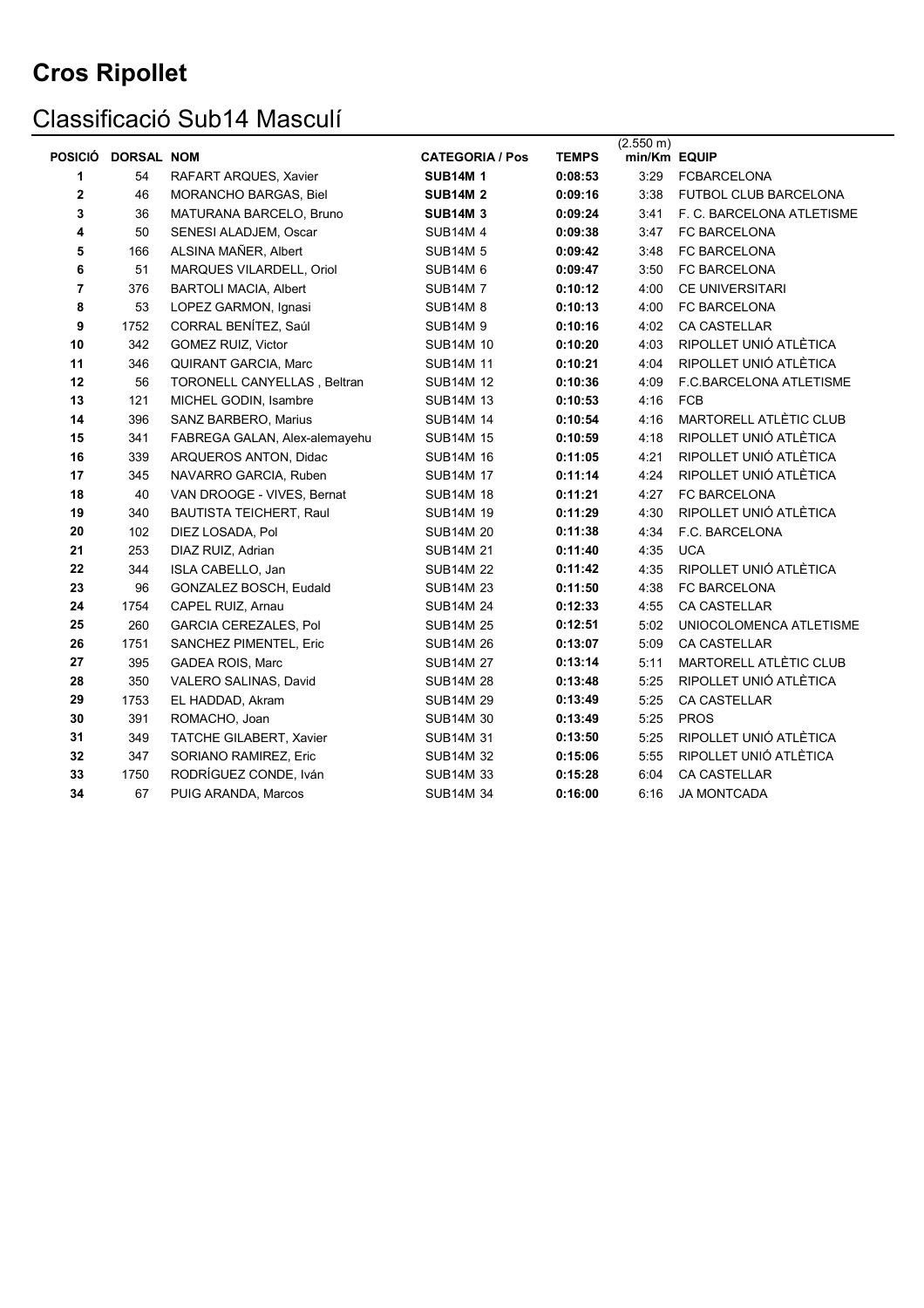### Classificació Sub16 Femení

| <b>POSICIO</b> | <b>DORSAL NOM</b> |                               | <b>CATEGORIA / Pos</b>           |     | <b>TEMPS</b> | $(3.450 \text{ m})$<br>min/Km EQUIP |                        |
|----------------|-------------------|-------------------------------|----------------------------------|-----|--------------|-------------------------------------|------------------------|
| 1              | 209               | LOPEZ JIMENEZ, Shania         | <b>SUB16F 1</b>                  | - F | 0:14:25      | 4:11                                | AT CERDANYOLA          |
| $\mathbf{2}$   | 173               | CORONADO COMINO, Nerea        | <b>SUB16F 2 F</b>                |     | 0:14:46      | 4:17                                | AT CERDANYOLA          |
| 3              | 238               | HERNANDEZ DOMINGO, Candela    | <b>SUB16F 3</b>                  | - F | 0:16:04      | 4:39                                | F.C.BARCELONA          |
| 4              | 233               | PARRA ESTRADA, Nelia          | <b>SUB16F 4</b>                  | - F | 0:16:20      | 4:44                                | AT CERDANYOLA          |
| 5              | 157               | YAN BALLESTEROS CASTRO, Sofia | <b>SUB16F 5</b>                  | - F | 0:16:21      | 4.44                                | AT CERDANYOLA          |
| 6              | 361               | MARTINEZ ROMERO, Nuria        | SUB <sub>16</sub> F <sub>6</sub> | - F | 0:16:52      | 4:53                                | RIPOLLET UNIÓ ATLÈTICA |
|                | 404               | HERNÁNDEZ MARTIN, Aina        | SUB <sub>16</sub> F 7 F          |     | 0:18:11      | 5:16                                | MARTORELL ATLÈTIC CLUB |
| 8              | 71                | SANCHEZ SUSO, Laura           | SUB <sub>16F</sub> 8             | F.  | 0:20:10      | 5:51                                | <b>JA MONTCADA</b>     |
| 9              | 362               | MORENO HIDALGO. Mariona       | <b>SUB16F 9</b>                  | -F  | 0:20:33      | 5:57                                | RIPOLLET UNIÓ ATLÈTICA |

www.tempsXcurses.com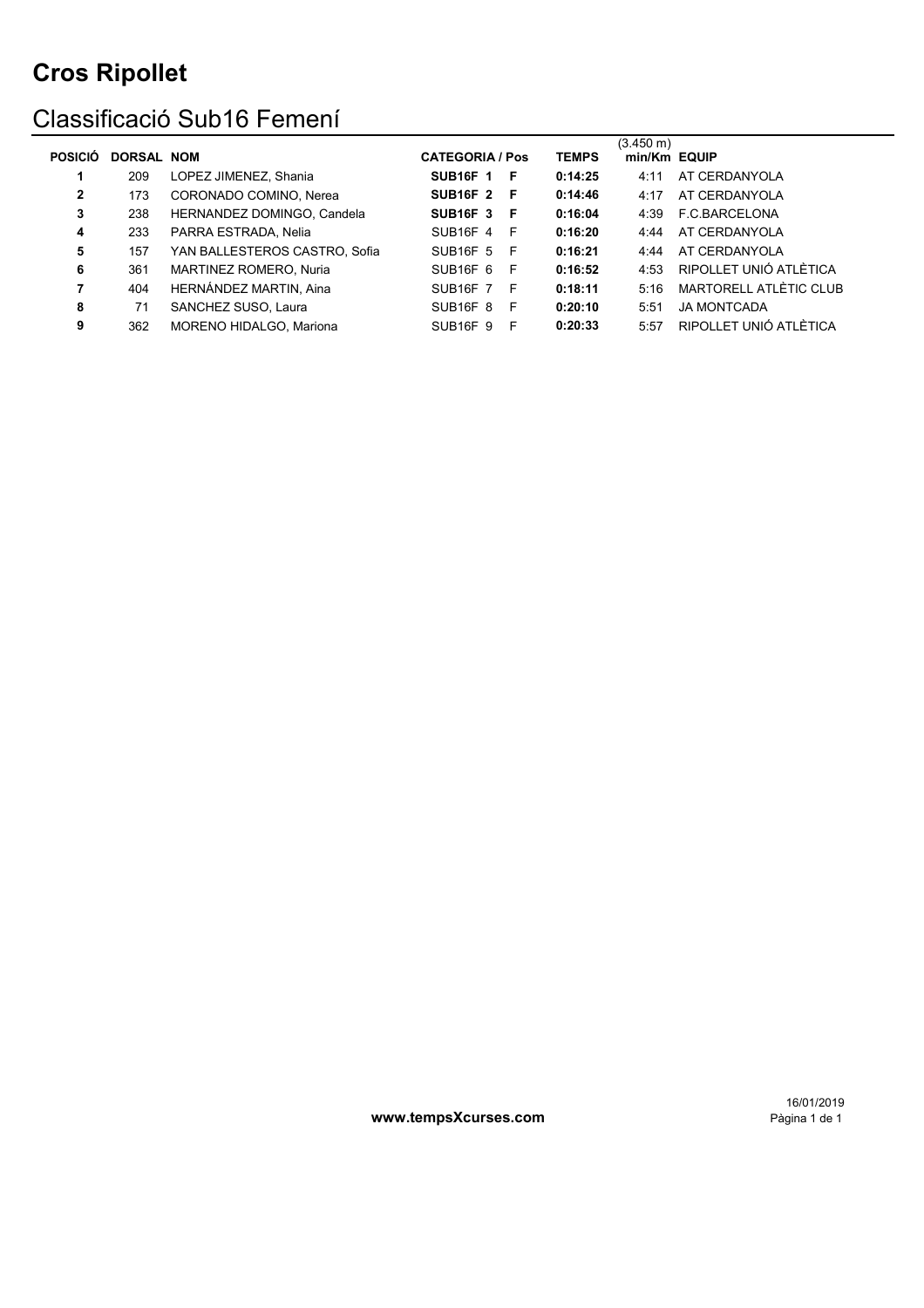### Classificació Sub16 masculí

| <b>POSICIÓ</b> | <b>DORSAL NOM</b> |                                      | <b>CATEGORIA / Pos</b>           | <b>TEMPS</b> | (5.050 m)<br>min/Km EQUIP |                        |
|----------------|-------------------|--------------------------------------|----------------------------------|--------------|---------------------------|------------------------|
| 1              | 444               | PRENAFETA RIBAS, Miquel              | <b>SUB16M 1</b>                  | 0:19:30      | 3:52                      | <b>JA SABADELL</b>     |
| 3              | 1740              | <b>VALLS WEST, Alex</b>              | <b>SUB16M 2</b>                  | 0:20:04      | 3:58                      | <b>UA RUBI</b>         |
| 4              | 90                | LASQUIBAR GARCÉS, Victor             | <b>SUB16M 3</b>                  | 0:20:38      | 4:05                      | <b>C.A. ATLETESVNG</b> |
| 5              | 242               | TEIXIDÓ SARAROLS, Alan               | <b>SUB16M4</b>                   | 0:21:23      | 4:14                      | F.C.BARCELONA          |
|                | 89                | ESPEJO GARCIA, Ivan                  | <b>SUB16M5</b>                   | 0:21:48      | 4:19                      | <b>C.A. ATLETESVNG</b> |
| 8              | 221               | PEREZ GONZALEZ. Marcos               | SUB <sub>16</sub> M <sub>6</sub> | 0:22:14      | 4:24                      | AT CERDANYOLA          |
| 10             | 365               | <b>REY REAL, Joel</b>                | <b>SUB16M7</b>                   | 0:22:20      | 4.25                      | RIPOLLET UNIÓ ATLÈTICA |
| 11             | 1736              | AFALLAD, Wail                        | <b>SUB16M8</b>                   | 0:23:53      | 4:44                      | U.A. RUBÍ              |
| 12             | 409               | <b>ILEA PLACINTA, Adrian Nicolae</b> | <b>SUB16M9</b>                   | 0:24:19      | 4:49                      | MARTORELL ATLÈTIC CLUB |
| 13             | 359               | ARQUEROS ANTON, Joel                 | <b>SUB16M10</b>                  | 0:24:46      | 4:54                      | RIPOLLET UNIÓ ATLÈTICA |
| 14             | 360               | <b>CARRION GUTIERREZ. Elov</b>       | <b>SUB16M11</b>                  | 0:28:14      | 5:35                      | RIPOLLET UNIÓ ATLÈTICA |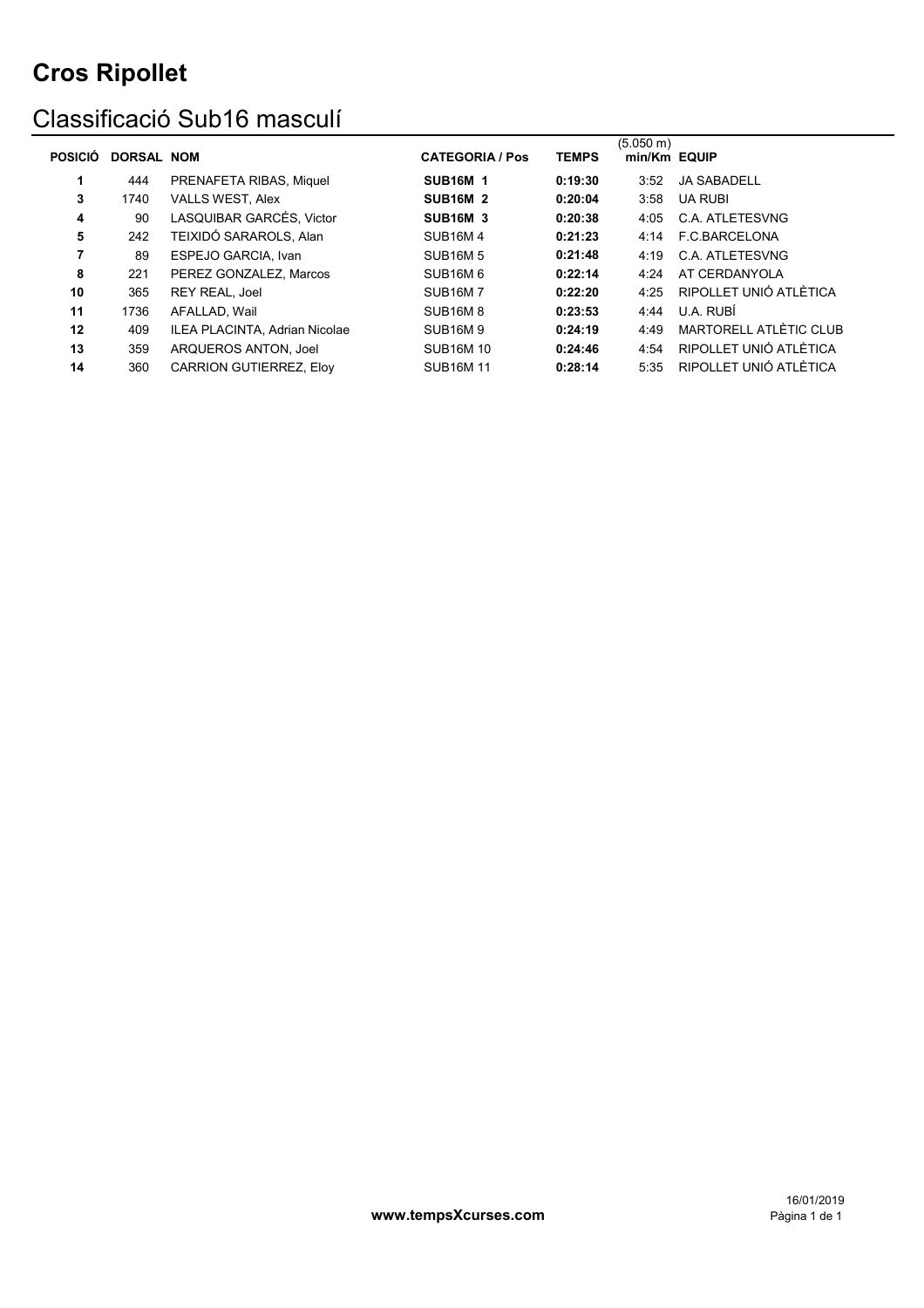### Classificació Sub18 Femení

| <b>POSICIO</b> | <b>DORSAL NOM</b> |                             | <b>CATEGORIA / Pos</b>             |    | <b>TEMPS</b> | $(3.450 \text{ m})$<br>min/Km EQUIP |                        |
|----------------|-------------------|-----------------------------|------------------------------------|----|--------------|-------------------------------------|------------------------|
| 1              | 394               | <b>TORRES GARCÍA, Laura</b> | <b>SUB18F 1</b>                    | F  | 0:13:31      | 3:55                                | RIPOLLET UNIÓ ATLÈTICA |
| $\mathbf{2}$   | 227               | BERENGUEL SOTO, Aroa        | <b>SUB18F 2</b>                    | -F | 0:13:37      | 3:57                                | AT CERDANYOLA          |
| 4              | 1780              | ROLDAN ALONSO, AINHOA       | SUB <sub>18</sub> F <sub>3</sub> F |    | 0:14:34      | 4:13                                | <b>CA CASTELLAR</b>    |
| 5              | 1779              | LOPEZ CERDAN, BERTA         | SUB18F 4                           | -F | 0:14:40      | 4:15                                | <b>CA CASTELLAR</b>    |
| 7              | 387               | CASTAÑO GARCIA, Laia        | <b>SUB18F 5</b>                    | -F | 0:15:01      | 4.21                                | MARTORELL ATLÈTIC CLUB |
| 8              | 160               | BORRELLA CALLEJAS, Judith   | SUB <sub>18</sub> F <sub>6</sub>   | -F | 0:15:39      | 4.32                                | UNIÓ ATLÈTICA RUBÍ     |
| 12             | 240               | PALACIOS CAÑADA, Marina     | <b>SUB18F 7</b>                    | -F | 0:16:36      | 4:49                                | F.C.BARCELONA          |
| 13             | 79                | NAVARRETE PEREZ. Lucia      | SUB <sub>18</sub> F <sub>8</sub>   | F  | 0:16:46      | 4:52                                | <b>JA MONTCADA</b>     |
|                |                   |                             |                                    |    |              |                                     |                        |

www.tempsXcurses.com

16/01/2019<br>1 Pàgina 1 de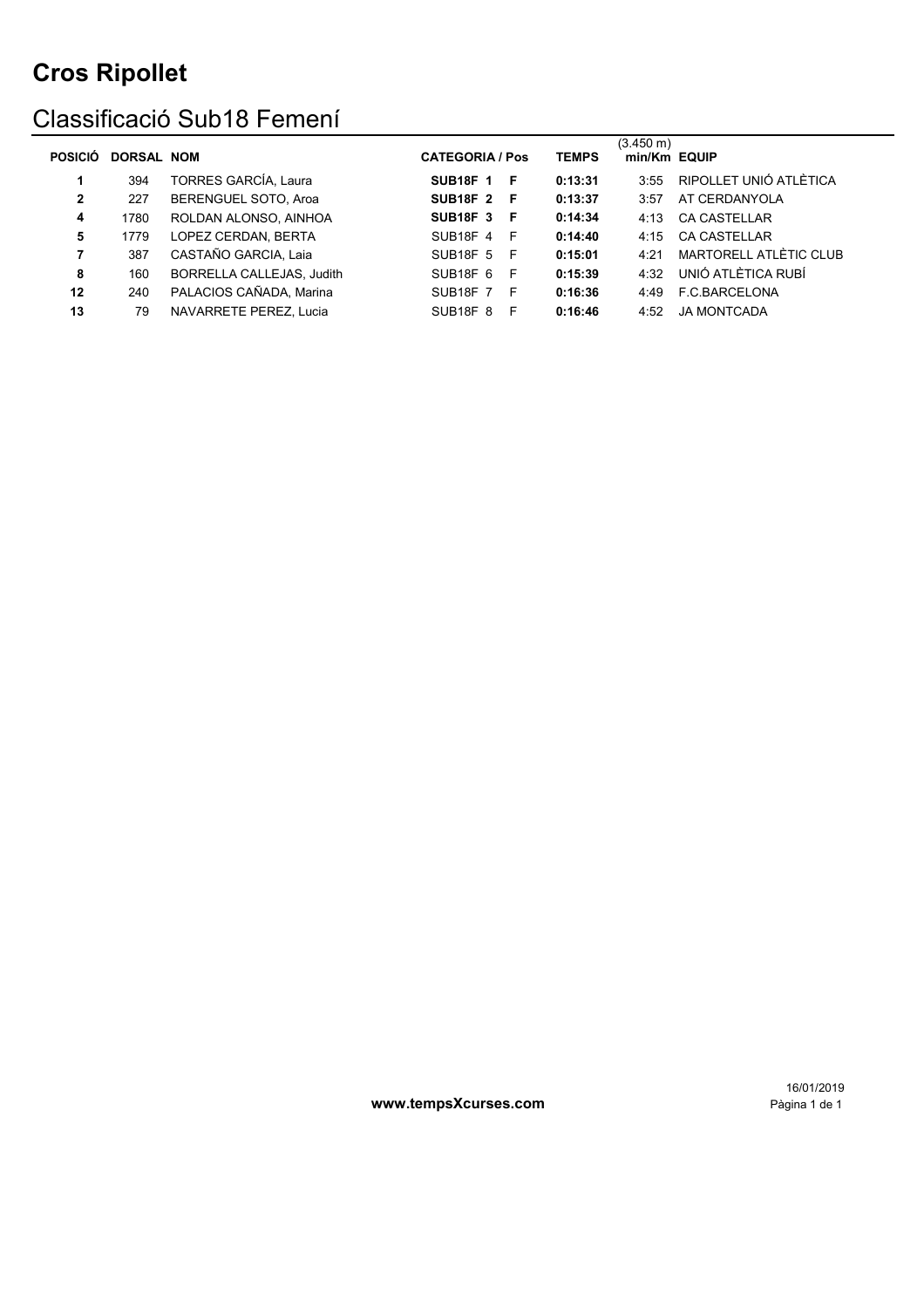# Classificació general Cursa 1 provisional

| POSICIÓ DORSAL NOM |                        | <b>CATEGORIA / Pos</b> | <b>TEMPS</b> | $(5.050 \text{ m})$<br>min/Km EQUIP |                             |
|--------------------|------------------------|------------------------|--------------|-------------------------------------|-----------------------------|
| 124                | DAHAK BELKASMI. Brahim | <b>SUB18M 1</b>        | 0:19:43      |                                     | 3:54 JA MONTCADA            |
| 372                | OCAÑA VILLEGAS, Gerard | <b>SUB18M 2</b>        | 0:21:38      | 4.17                                | RIPOLLET UNIÓ ATLÉTICA      |
| 386                | LÁZARO MADRONA, Albert | <b>SUB18M 3</b>        | 0:22:16      |                                     | 4:25 RIPOLLET UNIÓ ATLETICA |

www.tempsXcurses.com

16/01/2019<br>1 Pàgina 1 de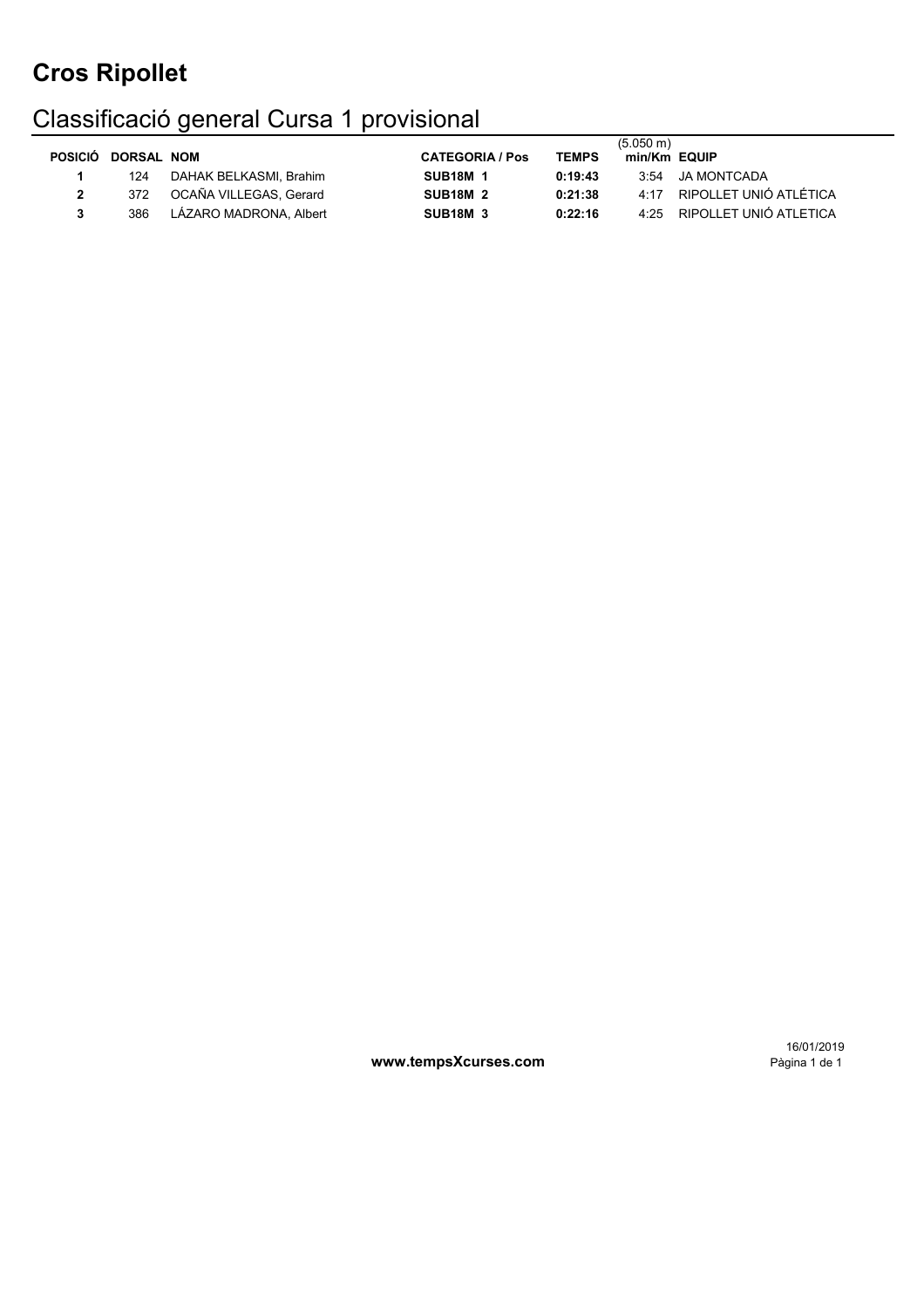### Classificació Sub20 Femení

|                |                   |                  |                        |              | $(5.950 \text{ m})$ |
|----------------|-------------------|------------------|------------------------|--------------|---------------------|
| <b>POSICIÓ</b> | <b>DORSAL NOM</b> |                  | <b>CATEGORIA / Pos</b> | <b>TEMPS</b> | min/Km EQUIP        |
|                | 78                | GIL RIVAS, Laura | SUB20F $1$ F           | 0:22:33      | JA MONTCADA<br>3:47 |

16/01/2019

**www.tempsXcurses.com Pàgina 1 de 1**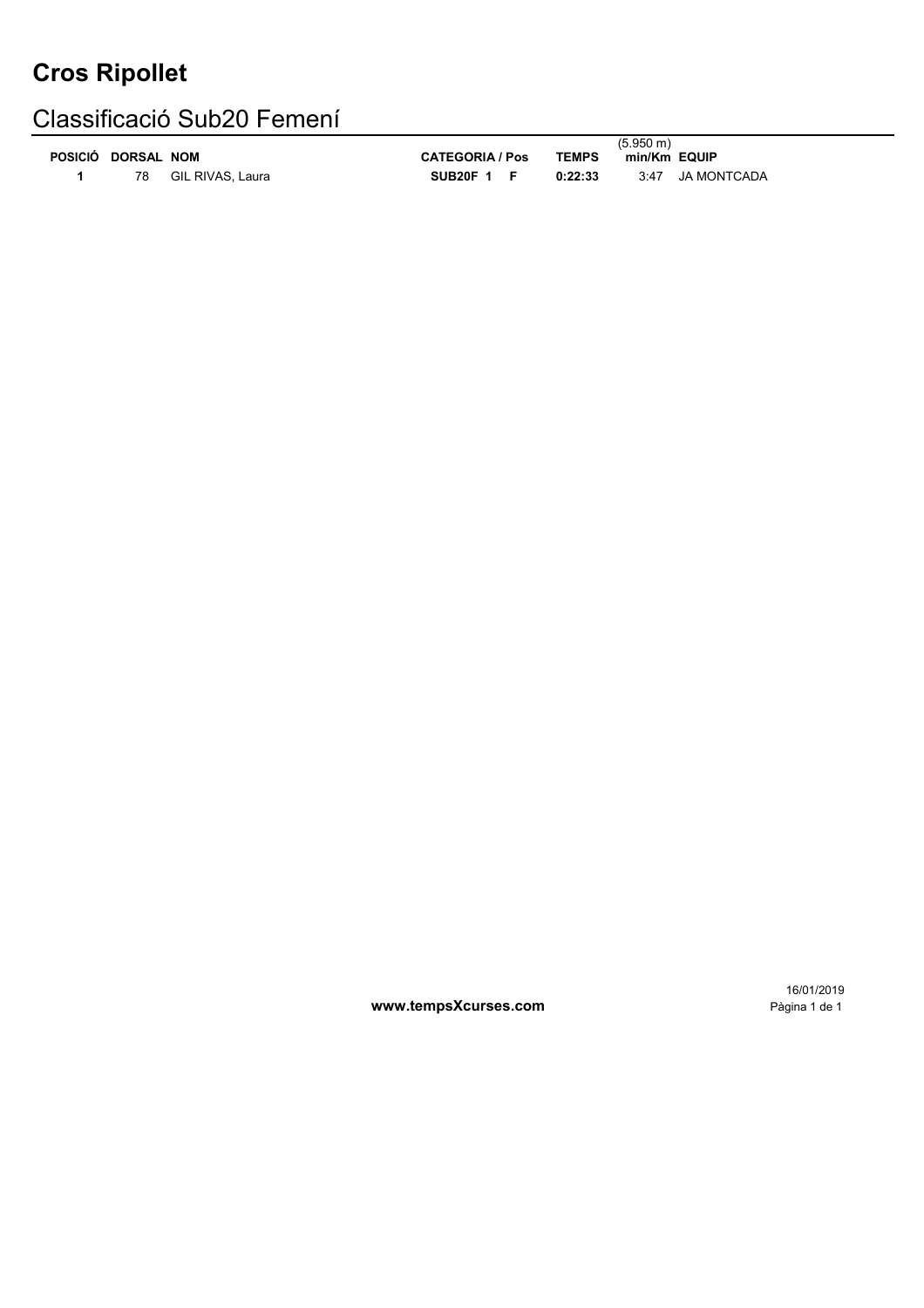### Classificació Sub20 Masculí

| <b>POSICIÓ</b> | <b>DORSAL NOM</b> |                           | <b>CATEGORIA / Pos</b> | <b>TEMPS</b> | $(5.950 \text{ m})$<br>min/Km EQUIP |                        |
|----------------|-------------------|---------------------------|------------------------|--------------|-------------------------------------|------------------------|
|                | 1781              | GARRIGA MOLINA, MARC      | <b>SUB20M1</b>         | 0:21:26      | 3.36                                | CA CASTELLAR           |
|                | 83                | CALVO CARBO, Hugo         | <b>SUB20M 2</b>        | 0:21:27      | 3:36                                | JA MONTCADA            |
|                | 388               | <b>TORRES REINA, Raul</b> | <b>SUB20M 3</b>        | 0:24:34      | 4:08                                | MARTORELL ATLÈTIC CLUB |
| 4              | 280               | MARIA ASIN, Xavi          | <b>SUB20M4</b>         | 0:24:42      | 4:09                                | AT CERDANYOLA          |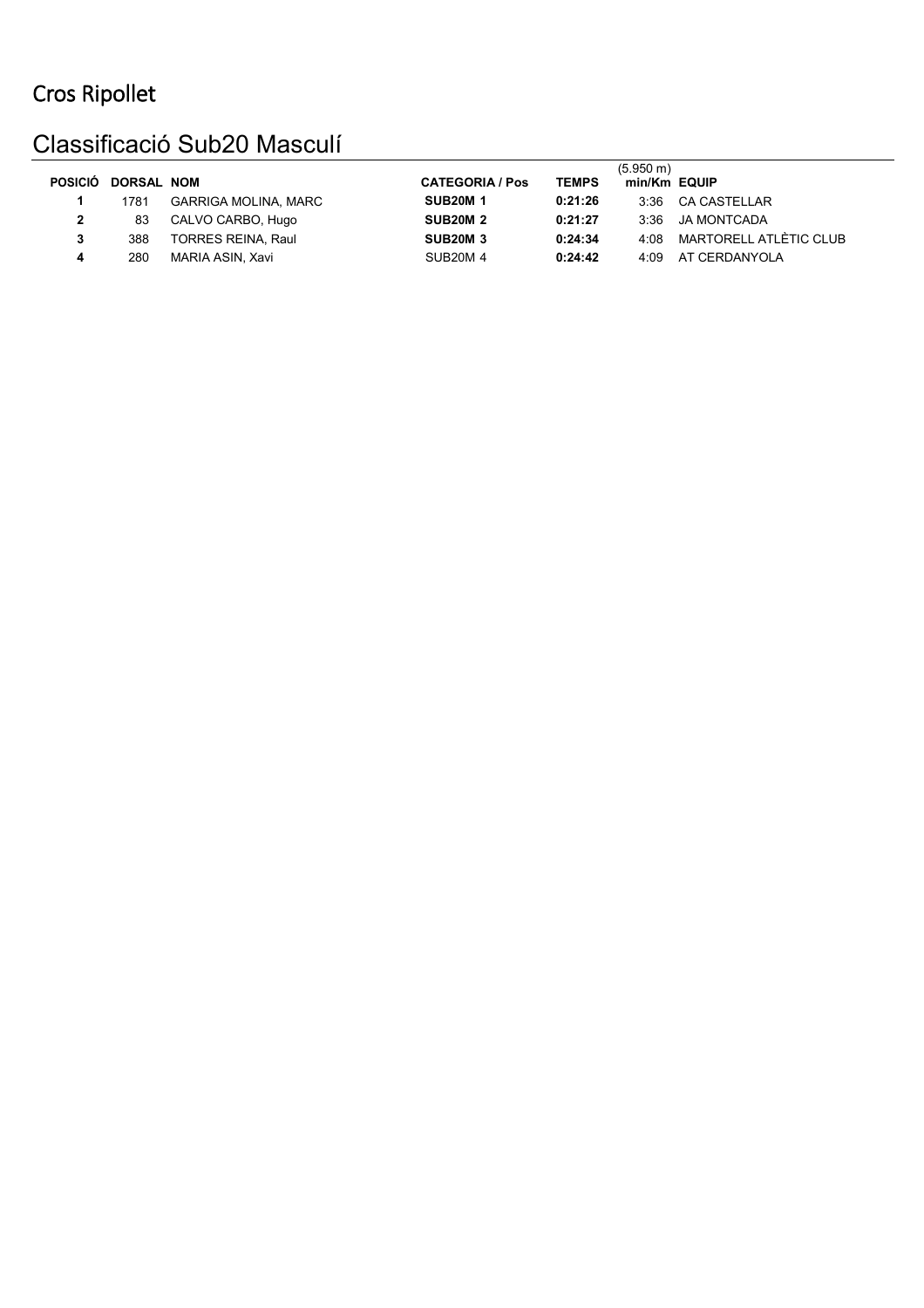### Classificació Sub23 Masculí

|                    |                               |                        |              | (7.700 m)    |                  |
|--------------------|-------------------------------|------------------------|--------------|--------------|------------------|
| POSICIÓ DORSAL NOM |                               | <b>CATEGORIA / Pos</b> | <b>TEMPS</b> | min/Km EQUIP |                  |
| 288                | <b>CARRERAS, Ferran</b>       | <b>SUB23M 1</b>        | 0:29:29      | 3:50         | CORNELLA ATLETIC |
| 397                | DOMÈNECH GASSOL, Xavier       | <b>SUB23M 2</b>        | 0:30:58      | 4:01         | RUA              |
| 429                | <b>BALJET MARQUES, Jannes</b> | <b>SUB23M 3</b>        | 0:34:14      | 4.27         | JA SABADELL      |
| 80                 | CASAMADA BELMONTE, Pol        | SUB23M 4               | 0:37:10      | 4:50         | JA MONTCADA      |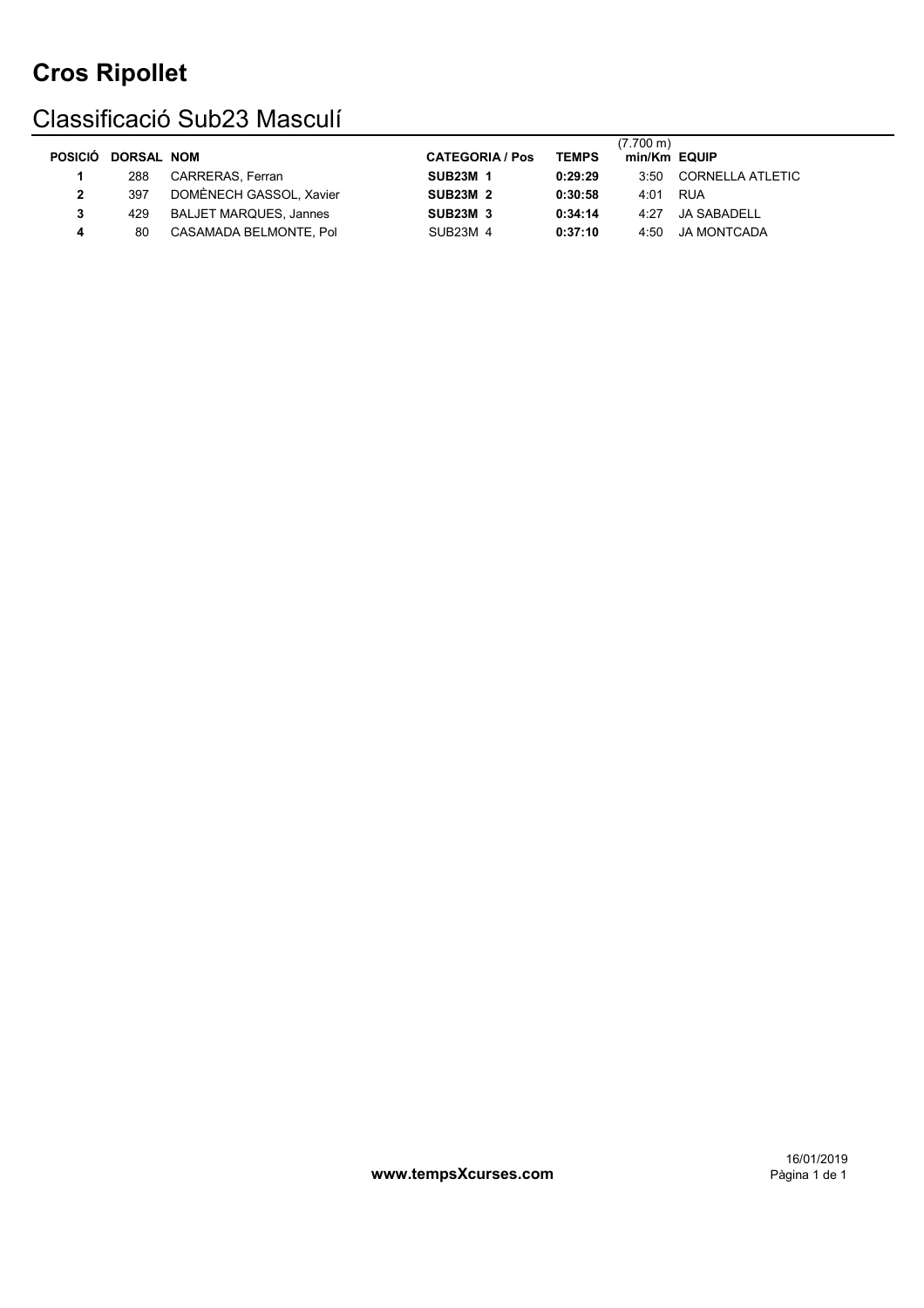### Classificació Senior Femení

| POSICIÓ DORSAL NOM |                       | <b>CATEGORIA / Pos</b> | <b>TEMPS</b> | $(5.950 \text{ m})$<br>min/Km EQUIP |
|--------------------|-----------------------|------------------------|--------------|-------------------------------------|
|                    | GUERRERO MUÑOZ. Ester | SENF 1 F               | 0:25:05      | 4:13 AVINENT CA MANRESA             |

16/01/2019

**www.tempsXcurses.com Pàgina 1 de 1**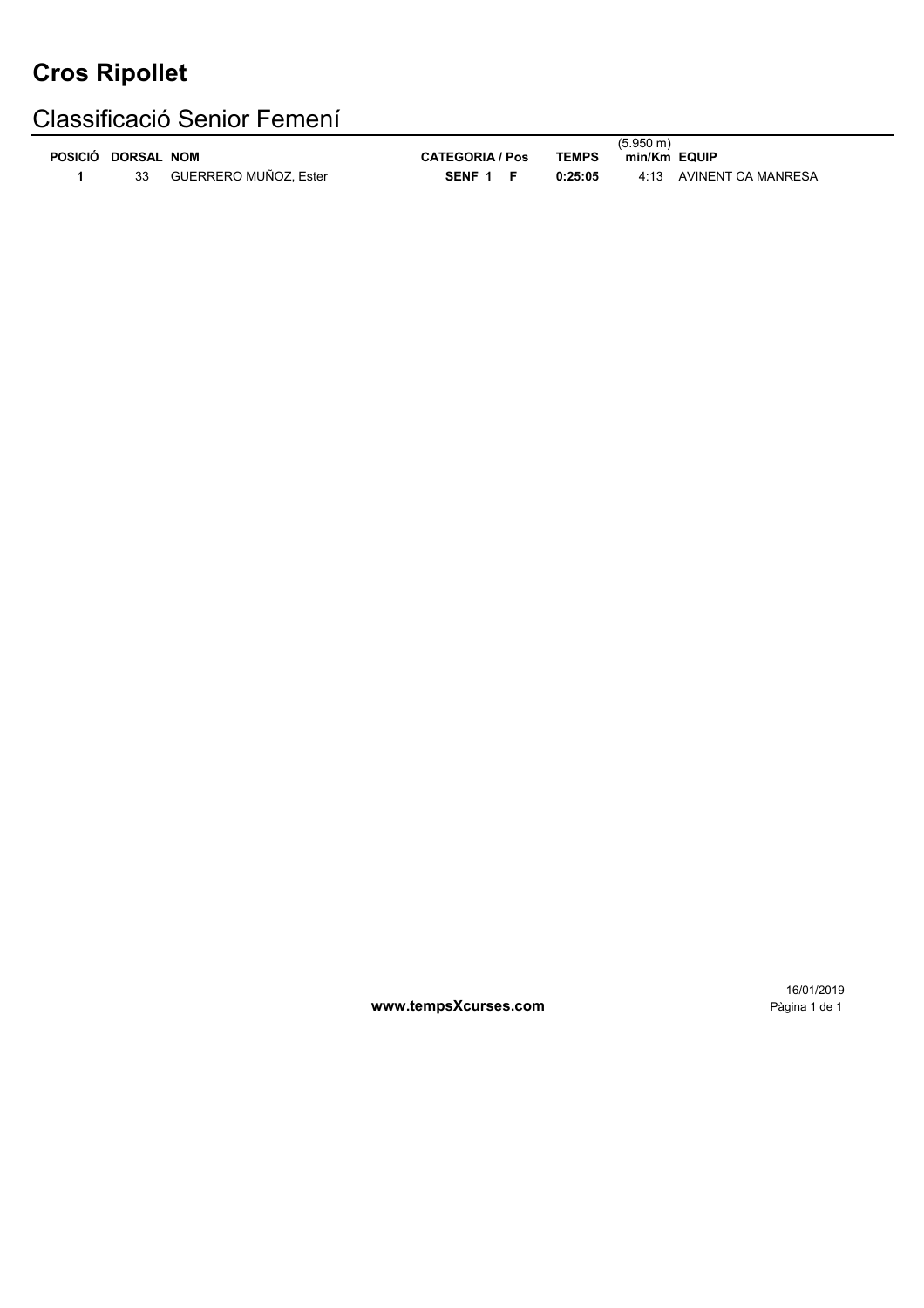#### Classificació Senior Masculí

| <b>POSICIÓ</b> | <b>DORSAL NOM</b> |                               | <b>CATEGORIA / Pos</b> | <b>TEMPS</b> | (7.700 m)<br>min/Km EQUIP |                        |
|----------------|-------------------|-------------------------------|------------------------|--------------|---------------------------|------------------------|
|                | 226               | CERA IZQUIERDO, Carlos        | SENM <sub>1</sub>      | 0:25:26      | 3.18                      | A. BANTIERRA CALATAYUD |
| 2              | 144               | ALMEIDA LLORENTE, Álex        | SENM <sub>2</sub>      | 0:27:49      | 3.37                      | <b>C.A.NOU BARRIS</b>  |
| 3              | 141               | PEREZ GUERRERO, Carlos        | <b>SENM 3</b>          | 0:28:35      | 3.43                      | CLUB ATLETISME GAVÀ    |
|                | 159               | MIRANDA NEIRA, Nelson - Elías | SENM 4                 | 0:29:42      | 3:51                      | <b>CA NOU BARRIS</b>   |
| 5              | 287               | MELCHOR, Higinio              | SENM 5                 | 0:30:05      | 3:54                      | CORNELLÁ ALTETIC       |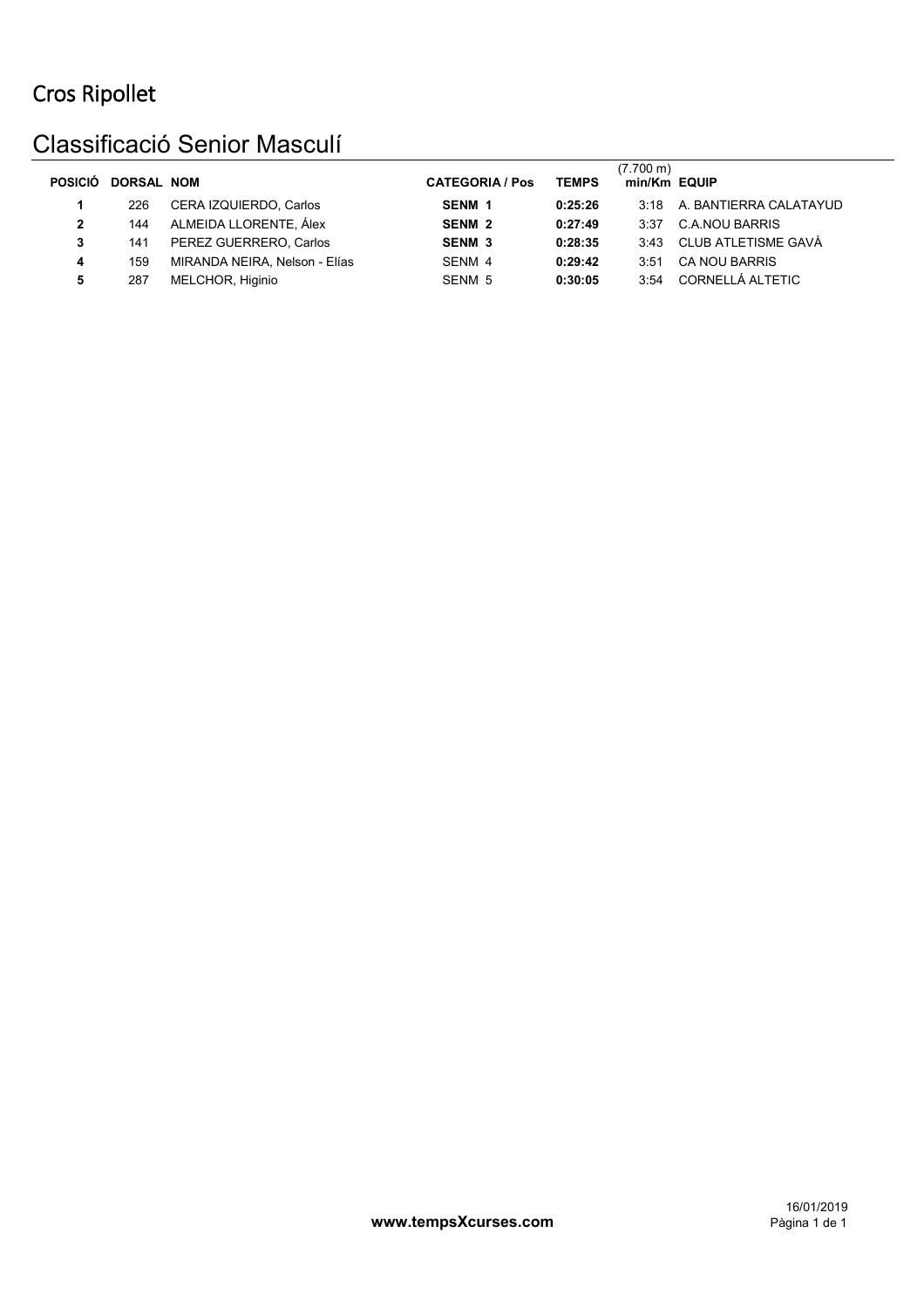### Classificació General Master Fem.

| <b>POSICIÓ</b> | <b>DORSAL NOM</b> |                              | <b>CATEGORIA / Pos</b> | <b>TEMPS</b> | $(5.950 \text{ m})$<br>min/Km EQUIP |                               |
|----------------|-------------------|------------------------------|------------------------|--------------|-------------------------------------|-------------------------------|
|                | 431               | <b>BELTRAN BASCON, Sara</b>  | MASF 1 F               | 0:19:06      | 3:13                                | JA SABADELL                   |
| 2              | 271               | <b>RUBIO VIVES, Lourdes</b>  | MASF 2 F               | 0:19:20      | 3:15 RUA                            |                               |
| 3              | 276               | CINCA PATO, Montserrat       | MASF 3 F               | 0:19:29      | 3:16                                | BARCELONA ATLETISME           |
| 4              | 146               | COMINO CASADO, Merche        | MASF 4<br>- F          | 0:19:49      | 3.20                                | AT CERDANYOLA                 |
| 5              | 5                 | <b>GRACIA LOTE, Mercedes</b> | MASF 5 F               | 0:20:33      | 3:27                                | <b>UABARBERA</b>              |
| 6              | 432               | PAEZ RODRIGUEZ, Sonia        | MASF 6<br>-F           | 0:22:05      | 3:43                                | <b>MARTORELL ATLETIC CLUB</b> |

www.tempsXcurses.com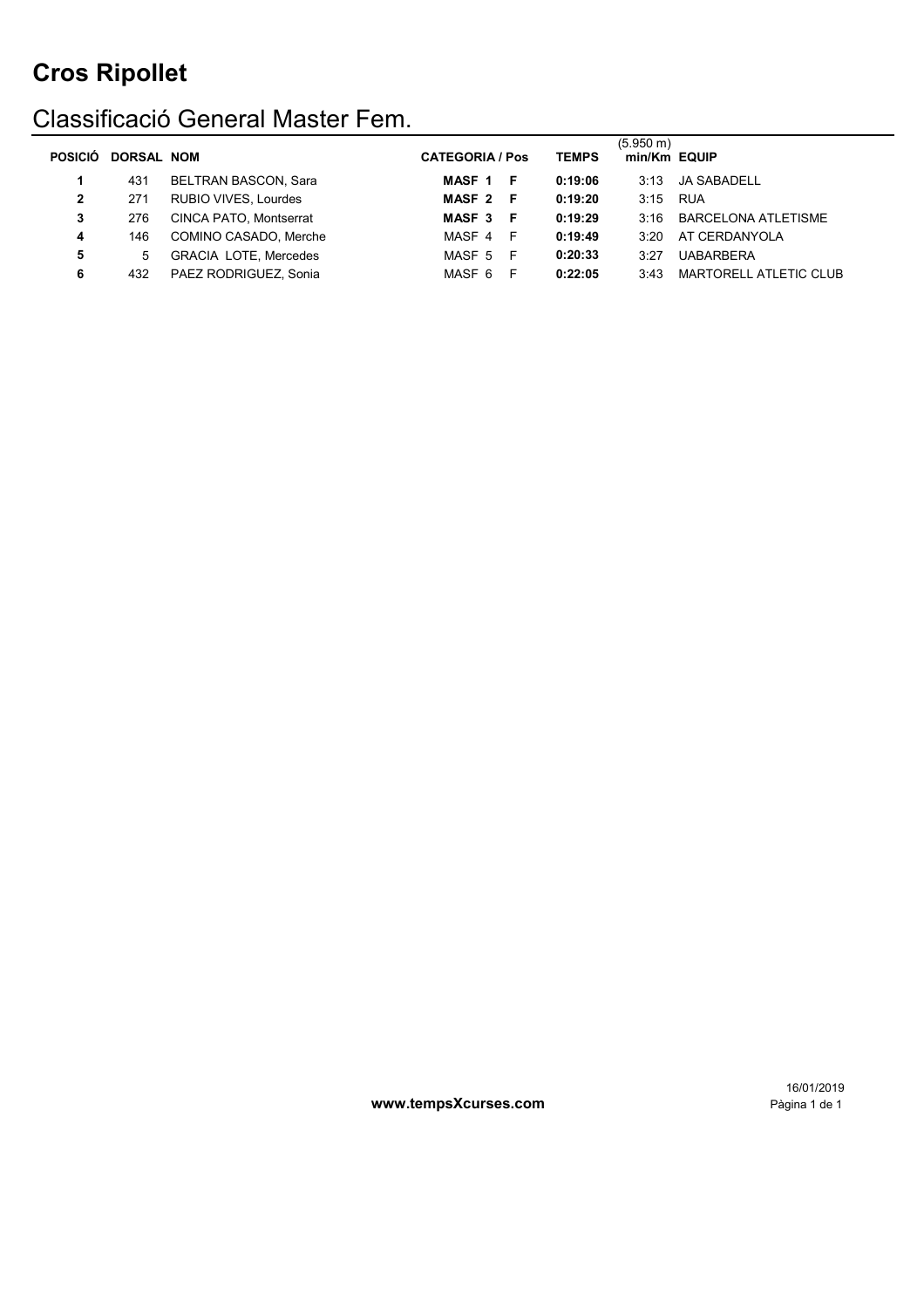### Classificació Master Masc.

|                |                   |                                      |                        |              | $(5.950 \text{ m})$ |                               |
|----------------|-------------------|--------------------------------------|------------------------|--------------|---------------------|-------------------------------|
| <b>POSICIÓ</b> | <b>DORSAL NOM</b> |                                      | <b>CATEGORIA / Pos</b> | <b>TEMPS</b> | min/Km EQUIP        |                               |
| 1              | 85                | CAPARROS AMPURDANÉS, Jesús           | <b>MASM1</b>           | 0:20:39      | 3:28                | ATLETISME TERRES DEL EBRE     |
| $\overline{2}$ | 110               | LÓPEZ FONT, Albert                   | <b>MASM 2</b>          | 0:20:58      | 3:31                | <b>G.A LLUÏSOS MATARÓ</b>     |
| 3              | 1782              | EL HADDAD, MOHAMED                   | <b>MASM 3</b>          | 0:22:51      | 3:50                | <b>CA CASTELLAR</b>           |
| 4              | 168               | SUBIAS ARILLA, Javier Ricardo        | MASM 4                 | 0:22:57      | 3:51                | <b>CE UNIVERSITARI</b>        |
| 5              | 289               | DELGADO ARAGONESES, Víctor           | MASM <sub>5</sub>      | 0:23:04      | 3:53                | <b>ATLETISMO BIKILA</b>       |
| 6              | 228               | MORENTE ROBLES, Rubén                | MASM 6                 | 0:23:16      | 3:55                | <b>JA MONTCADA</b>            |
| 7              | 30                | DOMÈNECH RODRIGUEZ, Daniel           | MASM <sub>7</sub>      | 0:23:30      | 3:57                | <b>J.A.MONTCADA</b>           |
| 8              | 49                | VALLESPIN BENITEZ, Jordi             | MASM <sub>8</sub>      | 0:23:47      | 4:00                | UNIO COLOMENCA AT (UCA)       |
| 9              | 427               | MOLINA SANTACRUZ, Luis               | MASM <sub>9</sub>      | 0:24:01      | 4:02                | <b>JA SABADELL</b>            |
| 10             | 407               | <b>HERNANDEZ MATAS, Jose Antonio</b> | MASM 10                | 0:24:02      | 4:02                | <b>MARTORELL ATLÈTIC CLUB</b> |
| 11             | 425               | <b>HERRERO RUIZ, Miquel</b>          | MASM 11                | 0:24:49      | 4:10                | <b>JA SABADELL</b>            |
| 12             | 244               | CASTAN ROMERO, Javier                | MASM 12                | 0:24:52      | 4:11                | <b>JA MONTCADA</b>            |
| 13             | 181               | ESPEJO ALGUACIL, Carlos              | MASM 13                | 0:25:07      | 4:13                | <b>CN SABADELL</b>            |
| 14             | 389               | CINTO SABATÉ, Sergio                 | MASM 14                | 0:25:16      | 4:15                | MARTORELL ATLÈTIC CLUB        |
| 15             | 59                | TERUEL SANCHEZ, Ildefonso            | MASM 15                | 0:26:30      | 4:27                | <b>JA MONTCADA</b>            |
| 16             | 385               | VAZ GUERRERO, Juan                   | MASM 16                | 0:27:00      | 4:32                | MARTORELL ATLÈTIC CLUB        |
| 17             | 189               | ORTEGA MEDINA, Domingo               | MASM 17                | 0:31:52      | 5:21                | <b>UAT</b>                    |
| 18             | 31                | PÉREZ CARNICER, Toni                 | MASM 18                | 0:31:57      | 5:22                | <b>CA NOU BARRIS</b>          |

**www.tempsXcurses.com**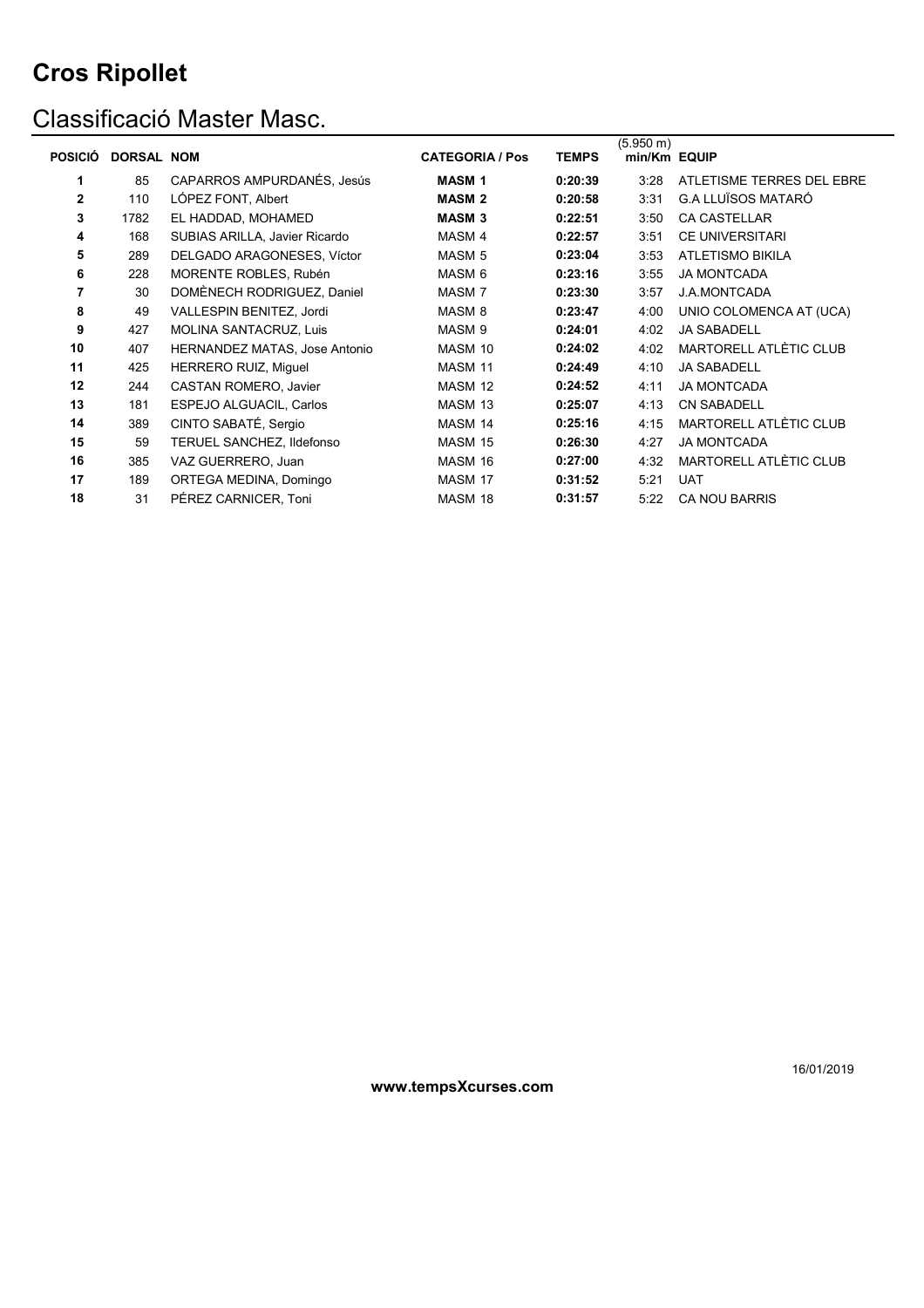### Classificació General Popular Fem

| <b>POSICIÓ</b> | <b>DORSAL NOM</b> |                                 | <b>CATEGORIA / Pos</b> |   | <b>TEMPS</b> | $(5.950 \text{ m})$<br>min/Km EQUIP |                        |
|----------------|-------------------|---------------------------------|------------------------|---|--------------|-------------------------------------|------------------------|
|                | 105               | <b>CRUZ SANCHEZ, Esther</b>     | POPF 1 F               |   | 0:18:11      | 3:03                                | <b>DUSCHOLUX</b>       |
| $\mathbf{2}$   | 1815              | CASULLERAS GRAS, OLGA           | POPF 2 F               |   | 0:19:17      | 3:14                                |                        |
| 3              | 147               | <b>GRANDIN, Emmanuelle</b>      | POPF 3 F               |   | 0:19:40      | 3:18                                | AT CERDANYOLA          |
| 4              | 92                | MOLINA CARO, Núria I. Loel·la   | POPF 4 F               |   | 0:20:16      | 3.24                                | LOEL·LA WORLD          |
| 5              | 118               | SAN JOSE ESPELTA, Marivi        | POPF 5 F               |   | 0:22:43      | 3:49                                | AT CERDANYOLA          |
| 6              | 400               | <b>GUILABERT TOSCAS, Miriam</b> | POPF 6 F               |   | 0:28:00      | 4.42                                | MARTORELL ATLÈTIC CLUB |
|                |                   | ARCO ALONSO, Cristina           | POPF 7                 | E | 0:29:25      | 4:57                                |                        |